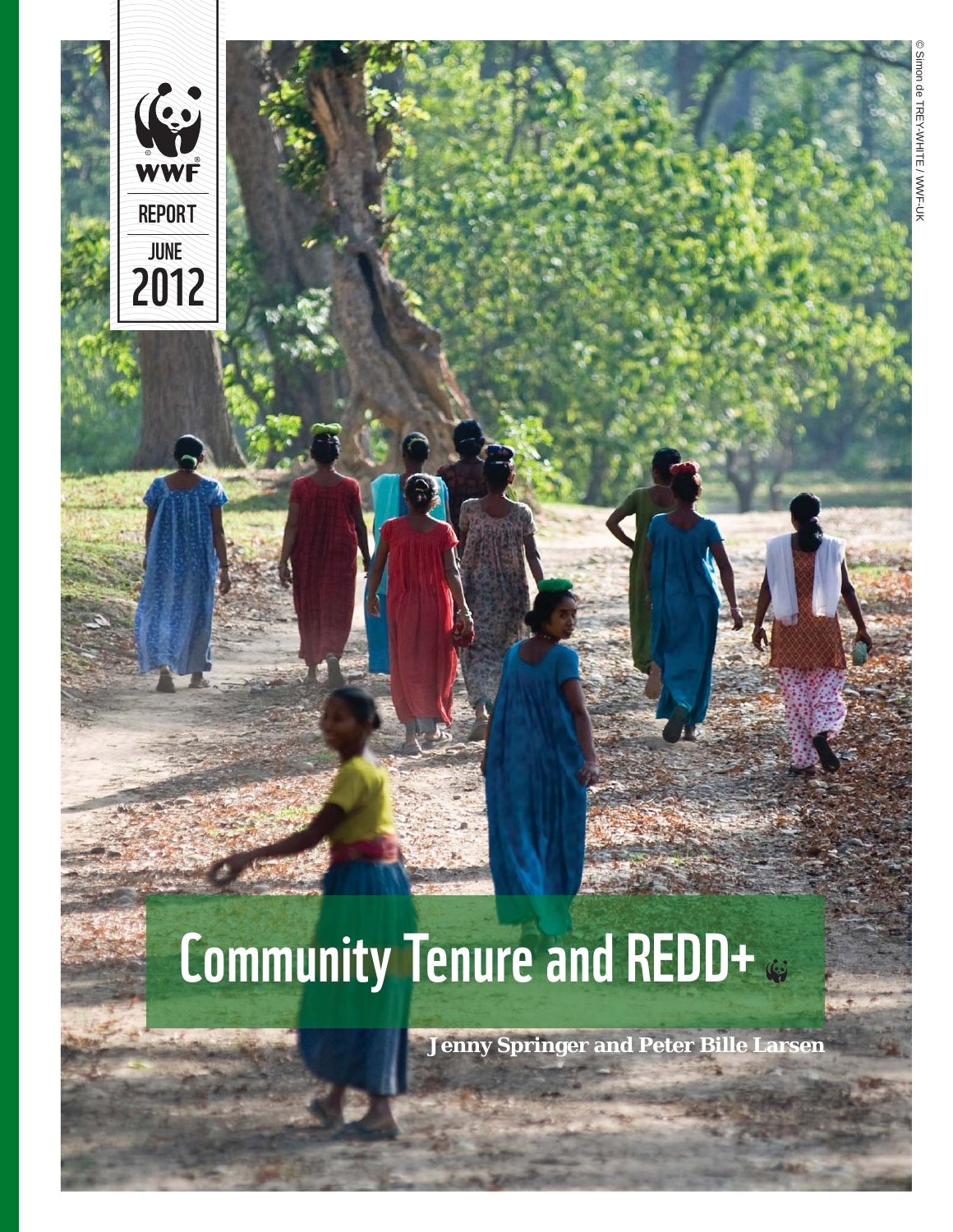# **Contents**

| 5. What is the current status and what are trends in recognition of community tenure?           |    |
|-------------------------------------------------------------------------------------------------|----|
| 6. What are some experiences of community tenure recognition?<br>9                              |    |
| 7. What are key elements of effective and equitable tenure systems, with reference to REDD+? 11 |    |
| 8. Opportunities for supporting strengthening of community tenure in relation to REDD+ 17       |    |
|                                                                                                 | 20 |
|                                                                                                 |    |

### **Acknowledgements**

WWF field experiences highlighted in box examples in the text were contributed by Zulfira Warta, Arif Data Kusuma and Serge Darroze. The paper benefited from reviews and comments received from Jeffrey Hatcher, Cristina Eghenter and Vanessa Retana.

WWF gratefully acknowledges the support of the Government of Norway through a grant administered by the Norwegian Agency for Development Cooperation (Norad) to produce this report. The views expressed herein are those of the authors and are not intended to reflect the policy views of either of these entities or their affiliates.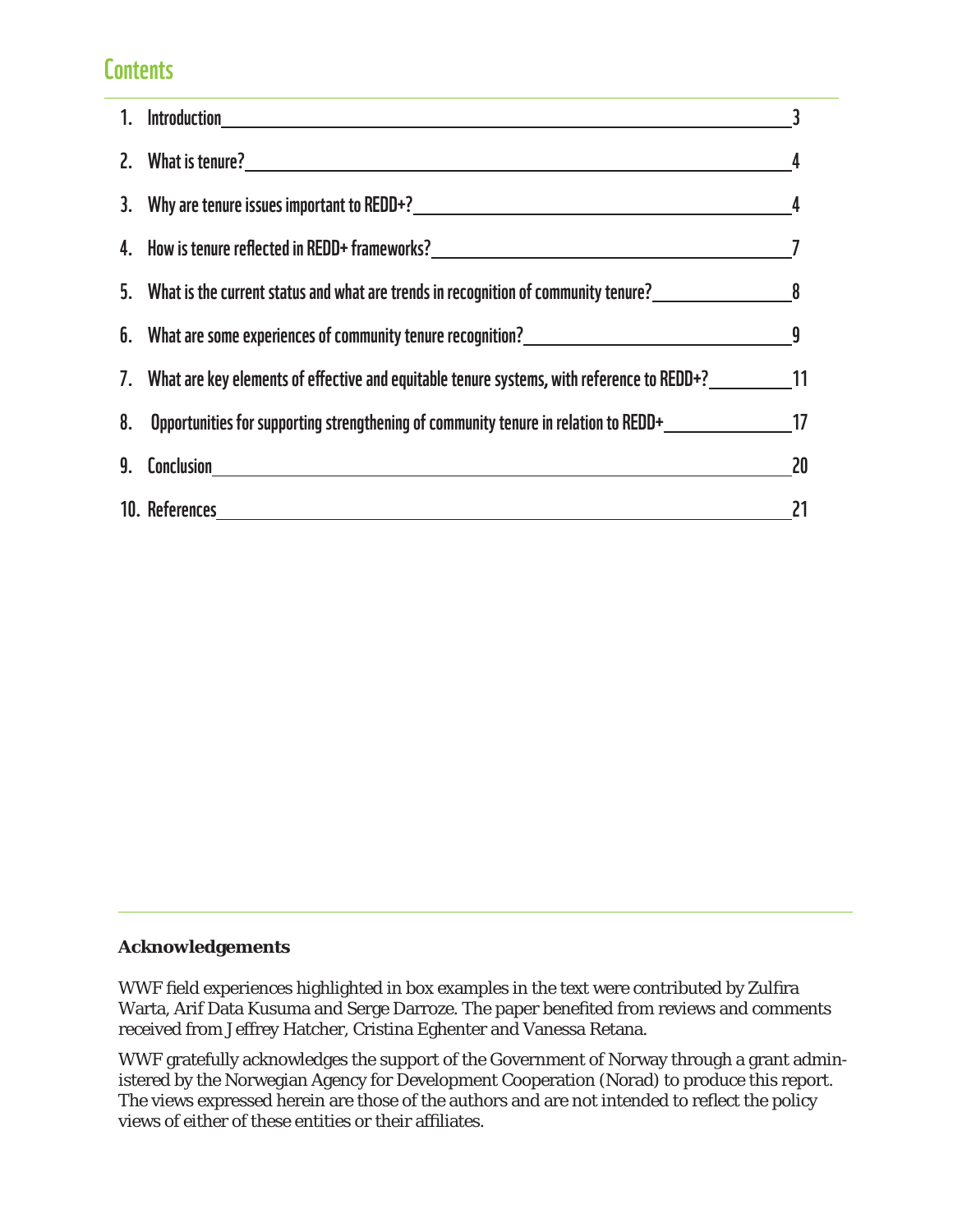# **1. Introduction**

The emergence of reducing emissions from deforestation and forest degradation, and conserving, sustainably managing and enhancing forest carbon stocks (collectively referred to as REDD+) has generated great interest as a possible means of increasing support for the forest stewardship activities of indigenous peoples and local communities. If done well, REDD+ initiatives could contribute to strengthening community land and resource rights, empowering community-based management and diversifying livelihoods through participation in REDD+ activities. Yet REDD+ has also sparked concerns about possible adverse impacts on indigenous and community rights and livelihoods, such as restrictions on land and resource rights, increased centralization of forest management and inequitable benefit-sharing. Reducing these risks and strengthening incentives for community stewardship will depend on establishment of safeguards as well as enabling conditions that help to secure the rights and livelihoods of indigenous peoples and local communities in relation to REDD+.

Secure community tenure is a critical foundation for equitable and effective REDD+ initiatives (Cotula and Mayers 2009). Recognizing and respecting customary rights to lands, territories and resources supports more effective stewardship of forests and safeguards against potential displacement risks. Clear rights to lands and resources will also significantly influence who ultimately receives any future benefits from REDD+. Therefore, securing community forest tenure is fundamental to ensuring REDD+ benefits reach communities.

Globally, the great majority of forest land is formally held by states, despite underlying customary claims, recognized roles and contributions of indigenous and local communities to forest stewardship, and limited contributions of state-controlled forests to local livelihoods. Over the past two decades, gradual processes of devolution have begun to shift forest tenure from states to indigenous peoples, local communities, and private entities (Hatcher and Bailey, 2011). This "tenure transition" has been driven by a range of sources: social movements (especially for rights of indigenous peoples in Latin America), recognition that state forest management capacities are limited and that communities may produce better results, and interests to contribute to improvements in the livelihoods of indigenous and local communities by enabling greater access to and sustainable use of forest resources. Still, unclear and overlapping tenure remains common in forest areas.

In this context, REDD+ presents both opportunities and challenges. Among the challenges, some have highlighted the risk that increases in the value of forest lands sparked by REDD+ may lead to "land grabbing" by more powerful interests where community rights are not yet secure, or at least may slow down formal recognition by governments (Griffiths 2009). Opportunities include that the importance of tenure to equitable and effective REDD+ outcomes will provide an impetus to ongoing efforts to strengthen the security of community forest tenure. Even where opportunities for tenure reforms exist, however, there are risks, in that past efforts to formalize rural land and resource tenure have often disrupted traditional systems and/or been insufficient to support sustainable community-based management and livelihoods. In the process, many lessons have been learned about how to promote and support effective tenure policy reforms and their implementation in practice.

This paper reviews and synthesizes key issues, developments and lessons from recent literature and experience with tenure policy reforms and implementation, in terms of the particular opportunities and challenges presented by REDD+. The main aim of the paper is to promote and support increased attention to community tenure issues within REDD+ processes, by serving as a resource for organizations to better understand and address tenure issues as part of their work on REDD+. It begins with sections introducing tenure concepts, background information on tenure trends, the importance, challenges and opportunities to address tenure issues in REDD+ contexts, and consideration of how tenure issues are treated in emerging REDD+ frameworks. The main sections of the report look at the key elements needed for equitable and effective tenure systems – addressing both legal and/or policy changes, and implementation support – that will provide a foundation for community-based REDD+, and a how community tenure can be promoted and supported in the context of REDD+ processes.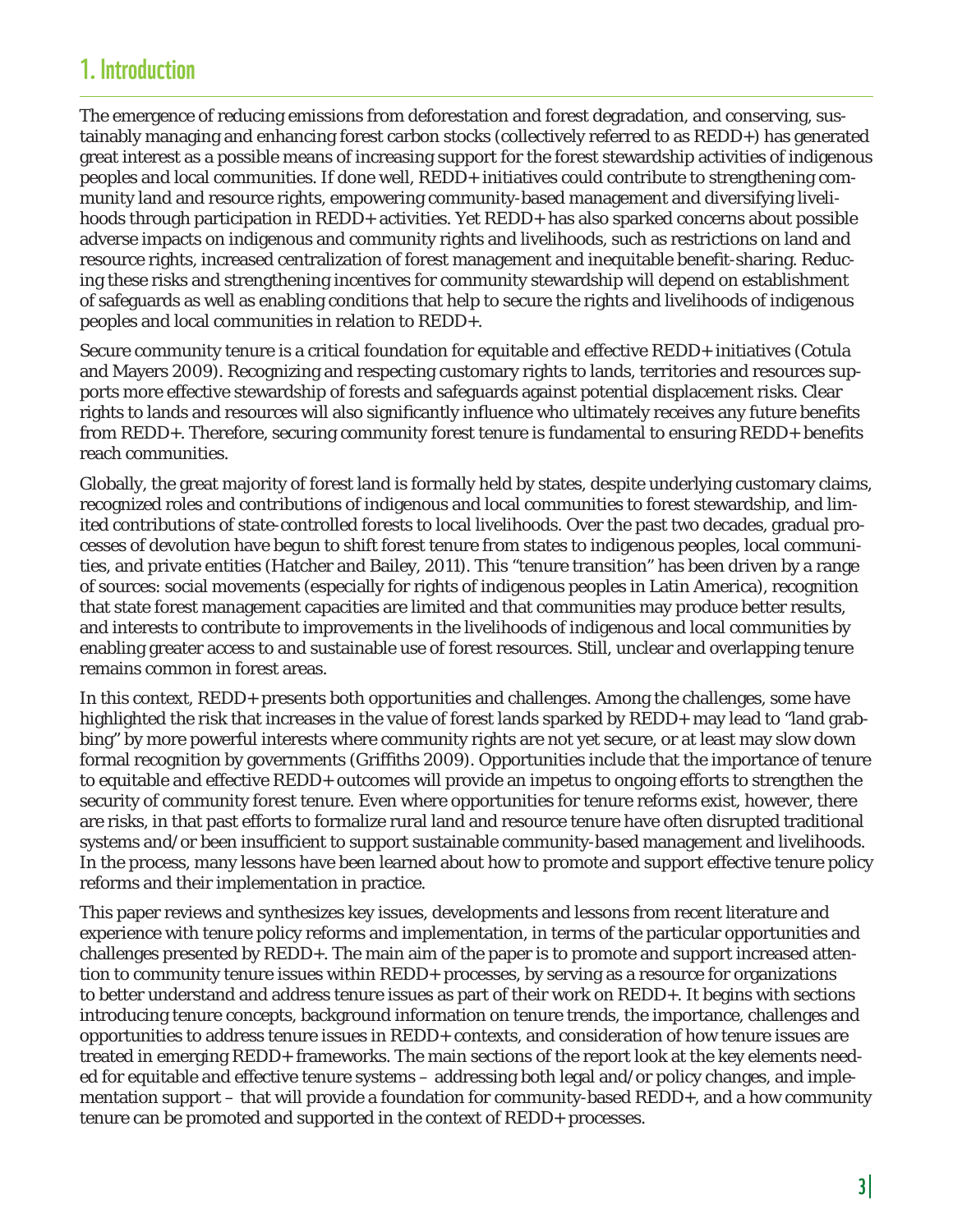### **2. What is tenure?**

Following Sunderlin, Hatcher and Liddle (2008, 3), we define tenure for the purposes of this paper as "systems [that] define who owns and who can use what resources for how long, and under what conditions." While tenure is often equated with ownership, tenure is more usefully understood as a "bundle of rights" (Schlager and Ostrom 1992) that may include various combinations of:

- **Access rights** rights to enter an area
- **Withdrawal rights** rights to extract resources, such as through collection of non-timber forest products, timber harvesting, harvesting of agricultural products, etc.
- **Management rights** rights to make decisions about access and use, and to undertake management activities
- **Exclusion rights** rights to determine who can and cannot access, harvest or manage lands and resources
- **Alienation rights** rights to sell and/or lease management or exclusion rights

Both customary and statutory tenure systems (see below) are often composed of complex combinations of these rights – which may also vary across the specific geographical area or natural resource (water, non-timber forest products, timber, wildlife, wild foods, etc.) to which they refer. In the context of REDD+, carbon has become another resource – not addressed in previous tenure systems – for which rights need to be clarified.

Tenure rights arise from a range of sources, including both customary and statutory law. **Customary tenure** refers to systems derived from traditional or ancestral occupancy and use of lands and resources. "Unlike introduced landholding regimes, the norms of customary tenure derive from and are sustained by the community itself rather than the state or state law" (Alden Wiley 2011a, 1). Customary tenure is often viewed as synonymous with communally held lands or resources; and while partly true, customary tenure may also involve private forms of property. **Statutory tenure** refers to rights formally enshrined in the laws of a state. Historically, many customary and statutory systems have been overlapping, with unrecognized customary rights and tenure systems operating over lands and resources formally claimed by states.

**Community tenure** is here used broadly to cover the diversity of tenure systems found in a given community. These systems may include both communal and individual property. **Tenure security** refers to certainty that rights to land are recognized, respected and protected.

# **3. Why are tenure issues important to REDD+?**

Community tenure issues have received substantial attention in REDD+ discussions for several reasons.

*Tenure security safeguards against risks of involuntary resettlement:* One risk high- $\blacktriangleright$ lighted by critics of REDD+ is that the potential to generate increased value from forests lands could lead to displacement of communities – physical displacement and/or involuntary restrictions on resource access or use – by other, more powerful actors. Supporting community tenure guards against this displacement risk, in keeping with respect for the rights and livelihoods of indigenous peoples and local communities. Reducing such risks can also help generate broader stakeholder support for REDD+, and provide a foundation for the contributions of community forest stewardship to REDD+.

*Tenure status may affect communities' eligibility to participate in REDD+ activities:*  Secure tenure is often an eligibility requirement for participation in the kinds of Payment for Ecosystem Service (PES) schemes that are likely to be a feature of REDD+ (Tacconi, Mahanty and Suich 2009) and, more generally, provides practical support to their implementation (see below). Thus, lack of clear tenure rights may limit participation of indigenous peoples and local communities – key actors in forest conservation and management – in REDD+ activities.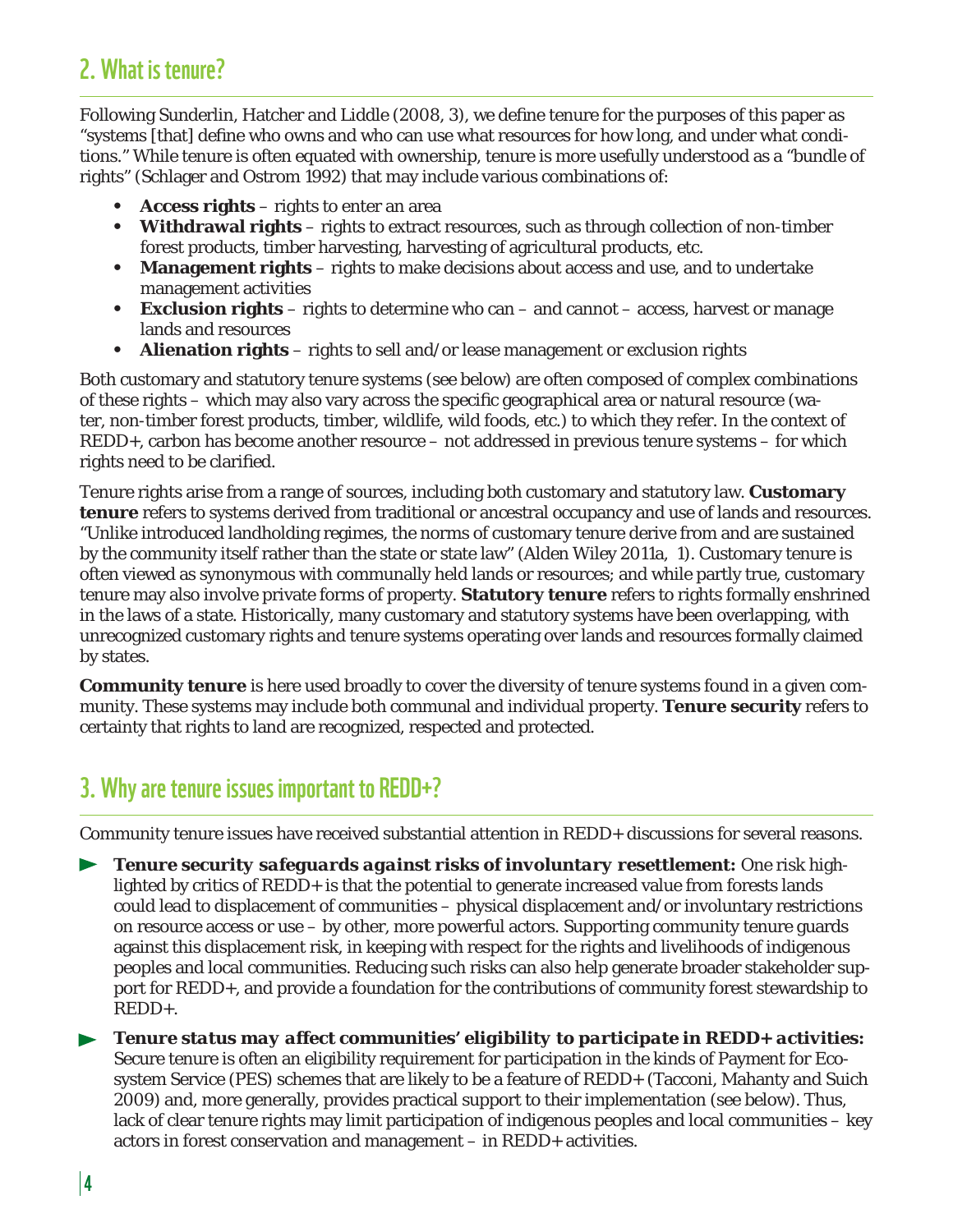**Tenure security supports more effective forest stewardship (and therefore REDD+).**  Recognizing and respecting customary and other community rights to lands, territories and resources provides a foundation for more effective REDD+ outcomes. As demonstrated through research on common property systems, rights to access and manage resources, and exclude others, are critical foundations for sustainable community-based forest management. Without rights to benefit from forest-based income (including from REDD+) communities also have limited incentives to engage in forest stewardship activities that will reduce emissions. Without secure tenure, communities may also not be able to prevent encroachment on their lands and therefore to control deforestation or degradation activities by others.

*Tenure supports the exercise of traditional knowledge and practices contributing to REDD+:* Related to the above, tenure security enables indigenous peoples and local communities to make use of their traditional knowledge and forest management systems, which are widely recognized to contribute to forest conservation and sustainable use (e.g., see Agenda 21, the Convention on Biological Diversity, ILO Convention 169 Concerning Indigenous and Tribal Peoples in Independent Countries and the UN Declaration on the Rights of Indigenous Peoples). Supporting the forest stewardship roles and traditional forest management systems of indigenous peoples and local communities helps promote the application of traditional knowledge and practices to REDD+.

**Fig. 7** Tenure will substantially influence the distribution of potential benefits from *REDD+:* Clear rights to lands and resources will also significantly influence the potential for communities to receive benefits from their participation in REDD+ activities. Determinations of the distribution of benefits will certainly take considerations of property rights into account. In addition, the power of communities to claim and negotiate benefits will depend on their authority over the forests that are generating emissions reductions (USAID 2011 - see Box 1). Therefore, securing community forest tenure is fundamental to ensuring REDD+ benefits reach communities.

#### **Box 1: Tenure and benefi t-sharing links, based on analysis of case studies**

A recent USAID analysis of case studies found that tenure regimes significantly influence whether and how much benefit communities can access from management of natural resources. For example, the case of Mexico shows that communities with secure and unambiguous ownership rights have more bargaining power and receive a higher share of the benefits from natural resource management. In other countries, where rights are shared between communities and the state – examples include Tanzania and Nepal - community shares of revenues were found to be closely linked to the strength of their rights to land and forests. Communities lacking statutory rights – such as in the Democratic Republic of the Congo – may still be able to access benefits, particularly if their customary or de facto use of the forest is widely recognized in practice. However, their access to benefits tends to be based on negotiations with the statutory rights holder(s) rather than law - and typically the community is the less powerful actor in the negotiating relationship.

**Source:** USAID 2011. *Institutional Mechanisms for Sharing REDD+ Benefits*. Property Rights and Resource Governance Project, USAID.

*Carbon rights will also be shaped by underlying forest tenure:* A common emerging feature of carbon rights legislation is to grant carbon rights to current landowners. Thus, potential to participate in REDD+ carbon markets and generate returns from emissions-reducing activities will also likely depend on underlying forest land and resource rights.

**Tenure is itself a benefit.** Formal recognition of rights is often viewed by communities as an im- $\blacktriangleright$ portant benefit in itself; for example, in their participation in PES programs (Tacconi, Mahanty and Suich 2009). Potential to better secure rights and resolve conflicts is also likely to be a substantial incentive associated with REDD+.

The importance of tenure is not hypothetical. REDD+ is already, even before an international regime has been consolidated, having consequences for how forests are managed and how questions of community rights are dealt with at both policy and place-specific levels. On the positive side, it is reviving attempts to resolve longstanding tenure claims and conflicts. For example:

• In Peru, the process of preparing a Readiness Preparation Proposal for the Forest Carbon Partnership Facility has opened political space to address outstanding territorial concerns of indigenous peoples (see Box 2).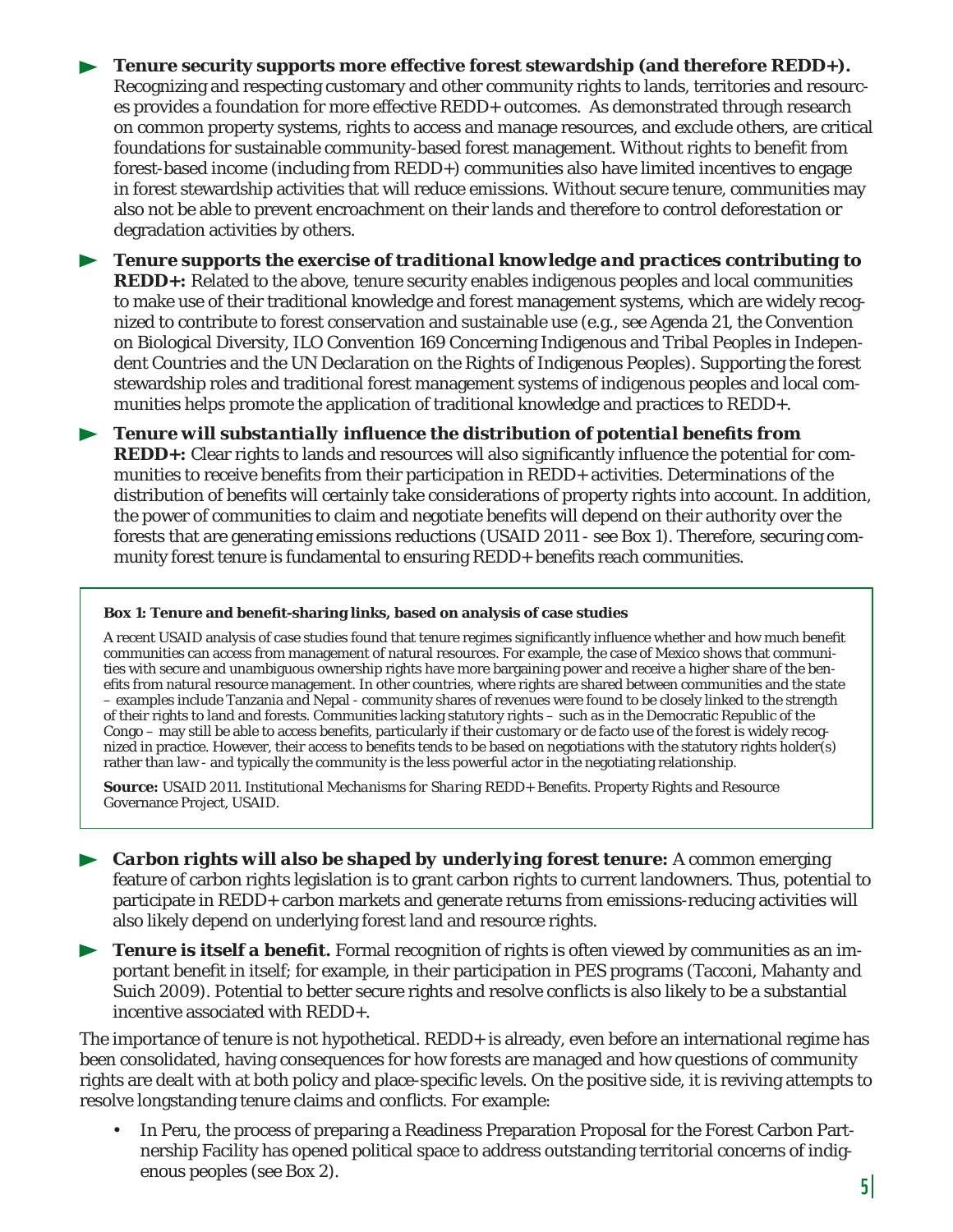- In the Democratic Republic of the Congo, frameworks for community forestry legislation have recently been drafted through a project led by Forest Monitor (Forest Monitor 2010).
- In Indonesia, REDD+ discussions have provided impetus to policy openings by senior government officials to addressing long-standing issues of recognition of customary (adat) rights to land and natural resources, and to development of a civil society roadmap for tenure reform (Safitri et al 2011). Meanwhile, REDD+ initiatives are providing resources to increase the security of community tenure in specific sites, under existing tenure instruments (see Box 3).

On the negative side, risks include that REDD+ could contribute to the recentralization of authority over land, slow down government processes of recognition or be implemented through exclusionary approaches that would restrict traditional uses or result in "land grabs." The arrival of outsiders and speculators – such as "carbon cowboys" in the Amazon – demonstrate the vulnerability of community rights. A concerted effort on community tenure security is therefore critical to make effective use of the window of opportunity provided by REDD+ processes.

#### **Box 2: Addressing indigenous territorial rights through the Peru RPP process (March 2011)**

Dialogue between the Peruvian government and Peru's national Amazonian indigenous federation – AIDESEP – linked to development of Peru's Readiness Preparation Proposal (RPP) for the Forest Carbon Partnership Facility resulted in several key agreements addressing longstanding indigenous tenure concerns. These included agreements by the government to:

- 1. Initiate actions to reform national land legislation in order to align it with international obligations to recognize and demarcate indigenous peoples' traditional territories.
- 2. Designate \$200,000 from the R-PP budget and find a further \$800,000 to recognize and demarcate outstanding claims in the Loreto region.
- 3. Prioritize funding for recognition of indigenous territories using other REDD+ funds.
- 4. Recognize the Indigenous REDD+ committees to be established at national and regional levels and ensure their meaningful participation in the national REDD+ process.

**Source:** Espinosa Llanos, Roberto and Conrad Feather. 2011. *The reality of REDD+ in Peru: Between theory and practice*. FPP, CARE, FENEMAD, AIDESEP.

#### **Box 3: Village and Community Plantation Forests in Indonesia: exploring tenure alternatives**

While national processes to resolve customary tenure recognition in Indonesia are ongoing, existing forest legislation allows for increases in community tenure security through the establishment of Village Forests (Hutan Desai) and Community Plantation Forests (Hutan Tanaman Rakyat). WWF Indonesia is supporting a collaborative effort among Dayak indigenous communities, local people and the district government in Kutai Barat, East Kalimantan province to identify and advocate appropriate options for community forest management through these instruments. 76 % of the 3.2 million ha Kutai Barat is covered by forest. The district government developed a preliminary map and proposed 175,000 Ha to be established as village forests; however, according to eligibility criteria by the Ministry of Forestry, only 52,000 ha outside active timber concessions or natural forest under national moratorium will be approved for Hutan Desa. With regard to community plantation forests, which enable communities to use and rehabilitate degraded state forests, the district government proposed 72.000 Ha but the Ministry of Forestry has considered only 17,000Ha to be eligible. WWF is now supporting communities in 9 sub-districts to improve capacity of the village forest management groups and develop management plans, including for reduction of carbon emissions and conservation of high-biodiversity areas. WWF will also work with villages to facilitate the drafting of village regulations to recognize forest areas traditionally protected by the communities, and presently still unrecognized under Indonesian law.

The recognition and establishment of community forest management through 'Village' and 'Plantation forest' schemes, especially small-holder rubber plantations, will ensure higher security and control by local and indigenous peoples, as well as more efficient and equitable use of state forest land. While the initial area is limited in size compared overall customary forestland in Kutai Barat, these experiences are critical to show alternatives that can work on the ground for forests and people. They can also serve as building blocks and learning experiences for national REDD+, supporting commitments by the Indonesia REDD+ Task Force to include community forestry and rights in the development of REDD+.

Source: Zulfira Warta and Arif Data Kusuma, WWF-Indonesia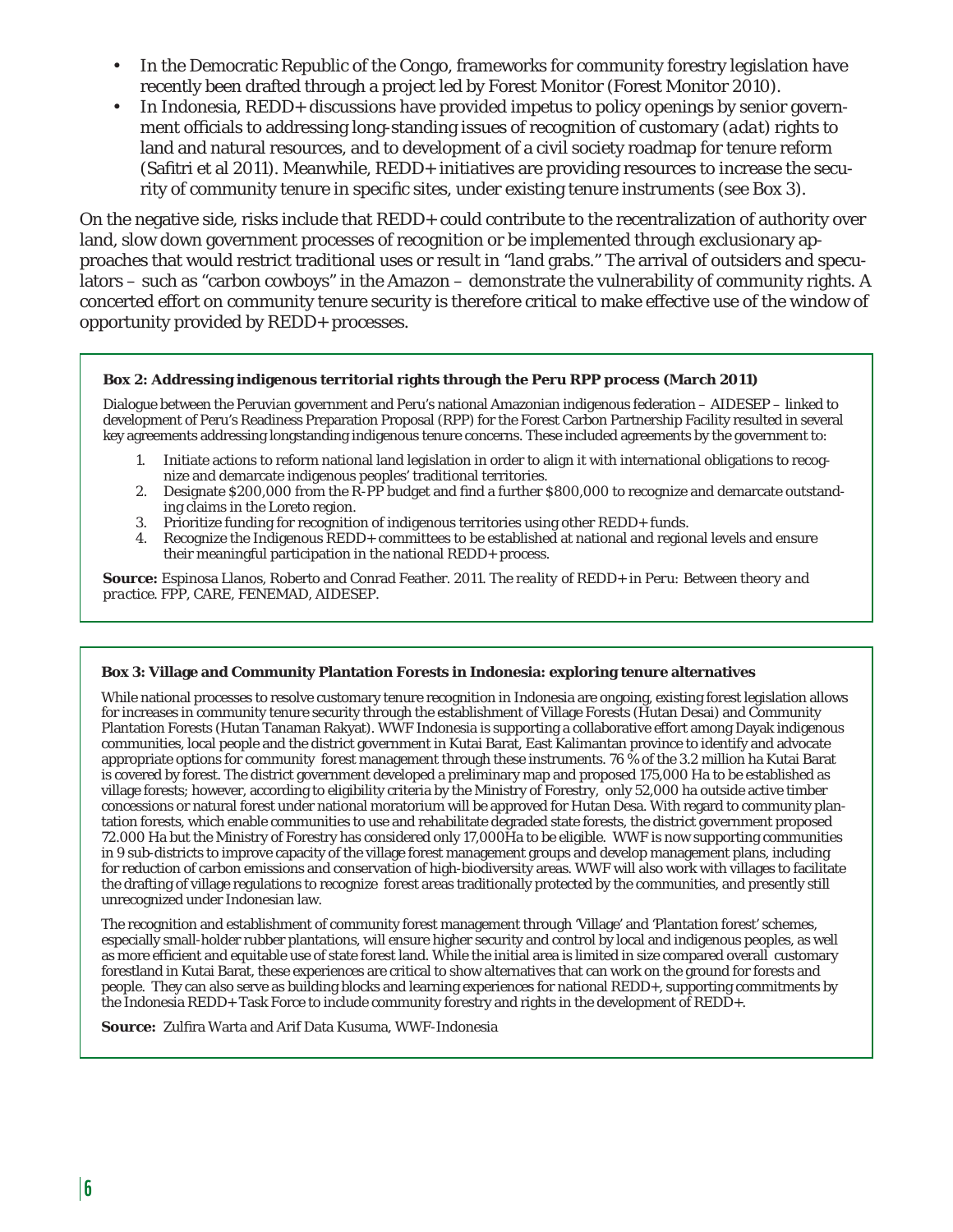# **4. How is tenure reflected in REDD+ frameworks?**

Awareness of the importance of tenure issues has made them a focus of advocacy among indigenous and civil society organizations in relation to the Climate Convention and donor initiatives. The UNFCCC Cancun Agreement, Appendix 1 contains the following related safeguards:

*(c) Respect for the knowledge and rights of indigenous peoples and members of local communities, by taking into account relevant international obligations, national circumstances and laws, and noting that the United Nations General Assembly has adopted the United Nations Declaration on the Rights of Indigenous Peoples;*

*(d) The full and effective participation of relevant stakeholders, in particular indigenous peoples and local communities*

The REDD+ Social and Environmental Standards (SES) – a set of voluntary standards for governmentled programs, developed through a multi-stakeholder process – give substantial attention to land and resource rights (REDD+ SES, 2010):

- *Principle 1: Rights to lands, territories and resources are recognized and respected by the REDD+ program*
- *1.2 The REDD+ program recognizes and respects both statutory and customary rights to lands, territories and resources …*
- *1.5 … carbon rights… are based on the customary and statutory rights to lands, territories and resources that generated the greenhouse gas emissions reductions and removals*

Further wording is found in the evolving principles and standards of major REDD+ donor initiatives, such as UN-REDD's Social and Environmental Principles and Criteria v3:

- *Principle 2 Respect and protect stakeholder rights, including human rights, statutory and customary rights, and collective rights*
- *Criterion 7 Respect and promote the recognition and exercise of equitable land tenure and carbon rights by indigenous peoples and other local communities*

The UN-REDD+ and Forest Carbon Partnership Facility (FCPF) *Guidelines on Stakeholder Engagement in REDD+ Readiness* also call for a special emphasis on issues of land tenure, resource use rights and property rights. Principle "e" includes the statement that:

• clarifying and ensuring their rights to land and carbon assets, including community (collective) rights, in conjunction with the broader array of indigenous peoples' rights as defined in applicable international obligations, and introducing better access to and control over the resources will be critical priorities for REDD+ formulation and implementation (FCPF and UN-REDD 2012, 5).

Donor initiatives have provided some guidance on taking tenure issues into account in proposals for readiness activities. FPCF's template for the preparation of Readiness Preparation Proposals (RPPs), for example, includes land tenure and resource rights issues as part of a broader assessment of land use, forest policy and governance matters (FCPF 2011). Countries are encouraged to identify "Who owns the carbon" and whether there is a "relationship between carbon ownership and land tenure" (ibid, 19).

These international REDD+ frameworks provide important tools for support to tenure recognition processes, and are also being taken up in a number of national frameworks. At the same time, existing evaluation of REDD+ readiness preparation processes still indicate insufficient, and generally underfunded, attention to tenure matters in practice (Davis et al. 2008; Dooley et al. 2008).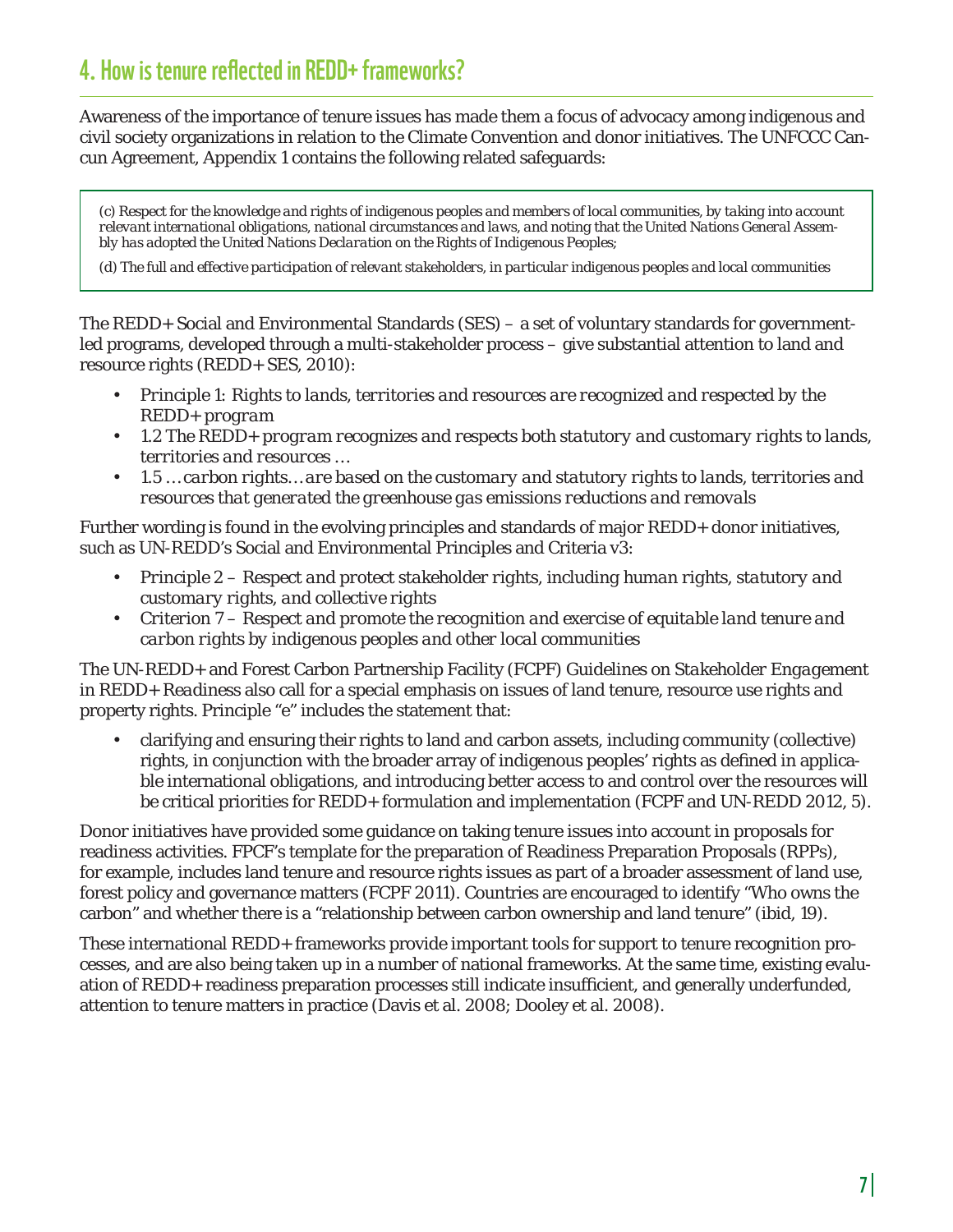# **5. What is the current status and what are trends in recognition of community tenure?**

The tenure risks and opportunities generated by REDD+ initiatives occur within particular global contexts of tenure challenges and trends. In many tropical countries, forestlands are primarily owned and controlled by states. This situation reflects a general historical process of expropriation of lands under colonial regimes, despite underlying customary rights, which was often maintained by post-colonial governments. As a result, tenure arrangements in many forest areas that could potentially contribute to REDD+ remain contested or simply unclear. Liz Alden Wiley estimates that between 1 and 2 billion people globally still live without adequate recognition of their indigenous, informal or customary rights (Alden Wiley 2008).

However, while states are still primary owners, the last two to three decades have seen a gradual shift in forest tenure from states to indigenous peoples, forest communities, individuals and enterprises (Hatcher and Bailey, 2011). According to studies by the Rights and Resources Initiative (RRI 2011), community ownership and administration doubled between 1985 and 2000 and the rate of recognition averaged about 5% per year between 2002 and 2008. This trend has been characterized as a "tenure transition" of declining state ownership and increasing devolution to communities, individuals and enterprises (Sunderlin, Hatcher and Liddle 2008). Recent figures covering 85% of the world's tropical forest area across 30 countries (Hatcher and Bailey 2011, 13) show that:

- The absolute area of public forest land administered by government has decreased from 1286 million hectares (Mha) in 2002 to 1094 Mha in 2008
- The absolute area of forest designated for use by communities and indigenous groups in these countries has increased from 43 Mha in 2002 to 71 Mha in 2008 (an increase of 66%).
- The absolute area of private community and indigenous land in these countries has increased from 248 Mha in 2002 to 303 Mha in 2008 (an increase of 22%).
- The absolute area of forest land owned by individuals and firms in these countries has increased from 100 Mha in 2002 to 222 Mha in 2008 (an increase of 122%).

These global trends collapse significant regional variations, as the following Figure 1 illustrates.



### **Figure 1: Forest tenure by region, 2010**

**Source:** www.rightsandresources.org/pages.php?id=444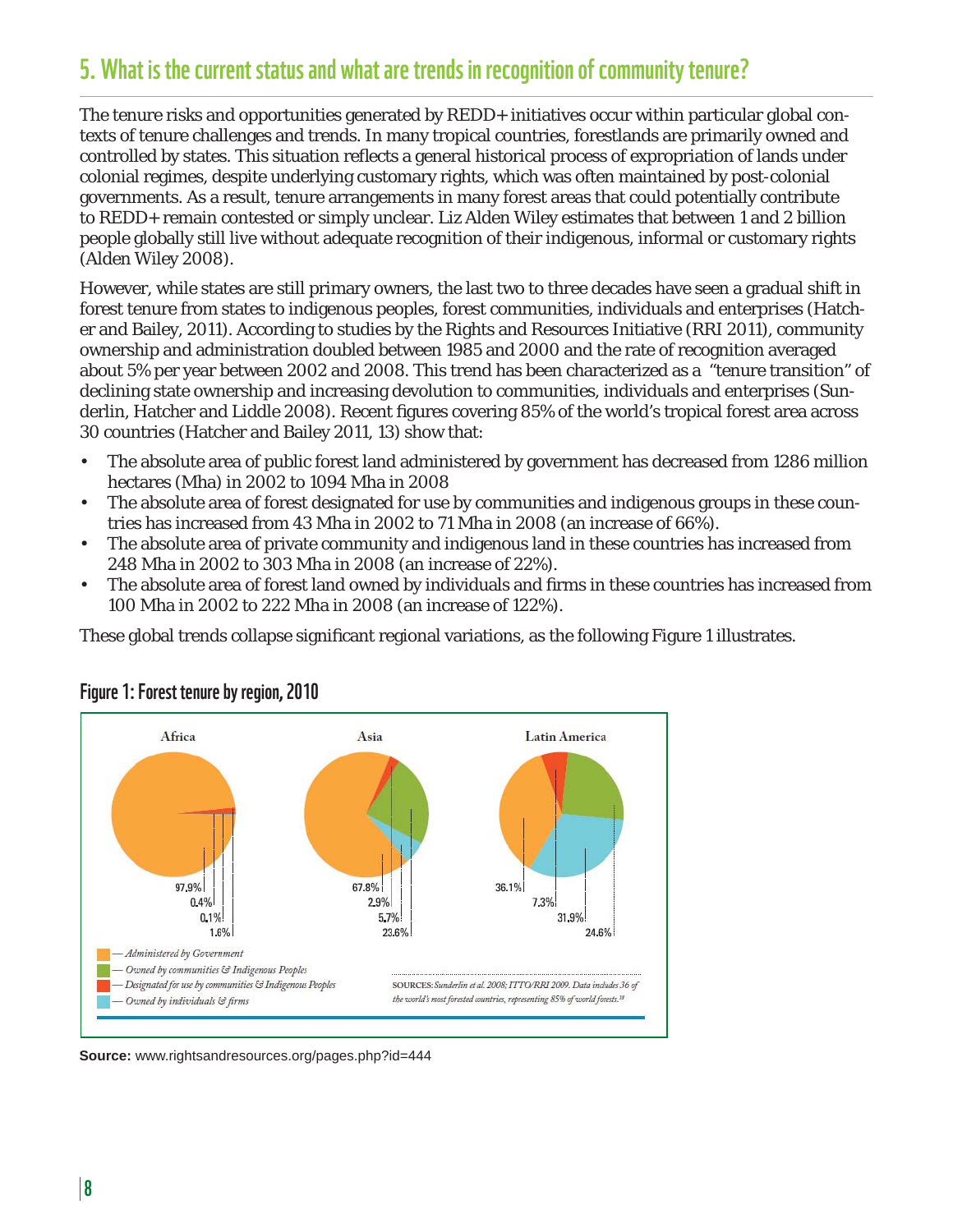According to recent figures, 98 % of forest is under government ownership in Africa, 68 % in the Asia-Pacific and 33 % in Latin America (Hatcher and Bailey 2011, 16). In sub-Saharan Africa, only 10% of lands are subject to formal entitlements (mainly in South Africa), much of the rest is covered by customary tenure arrangements (Alden Wiley 2011b). Yet, only the village land areas of mainland Tanzania (60 million ha), family lands of Ghana (18 million ha) and a fragment of the community areas in Mozambique (7 million ha) are today formally recognized (Alden Wiley 2011a, 3).

Such variations in statutory rights ultimately shape the extent to which indigenous peoples and local communities can take part in, influence and benefit from REDD+. The tenure transition documented by RRI and others demonstrates that resolving tenure issues is possible, and that communities are increasingly key authorities for forest management approaches like REDD+. At the same time, much remains to be done. In addition, as highlighted in the next section, recognition processes carry their own risks, and can formalize weaker or stronger forms of tenure rights – with implications for the equity and effectiveness of REDD+.

# **6. What are some experiences of community tenure recognition?**

Around the world formal recognition of community tenure varies considerably from relatively secure communal property titles to mosaics of individual smallholder titles with limited or no rights over surrounding forest resources. It may range from full ownership over lands and resources to limited use rights.

Recognizing community tenure and rights is here understood as the "process by which central and provincial governments cede claims of forest ownership and management rights to those communities and households that have historically used and occupied forested lands" (Hatcher 2009, 4). For several decades, tenure reforms often involved recognizing and settling individual household titles due to biased approaches against collective and other forms of customary tenure. Problems associated with these approaches included tendencies to transform, reduce or extinguish customary rights, favor local elites and even ease external access to communal forestlands. Complex, mobile livelihoods systems such as shifting cultivation, hunting-gathering and nomadic pastoralism have been especially impacted by such approaches (Chatty and Colchester 2002; FAO 2011, 25). The presence of overlapping and competing customary relationships within and between communities has often meant that questions about who gains and who loses from the resulting tenure systems are at the heart of understanding tenure and equity.

Contemporary tenure approaches have increasingly moved away from one-size-fits-all reform packages for community tenure, but still often contain significant limitations in the "depth" of rights (Almeida and Hatcher 2011; RRI 2012). Tenure instruments may take different forms depending on specific needs, claims, institutional conditions and national policy frameworks. Forms of recognition of community tenure may be differentiated in terms of:

- whether the recognized rights are individual or collective
- $\bullet$  the areas of lands recognized e.g., limited to immediate settlements and fields or extending across broader areas used for hunting, gathering and other activities
- which among the "bundle of rights" are recognized for example, whether communities have rights of exclusion or only use rights
- the range of resources or uses covered by the tenure instrument for example, lands v the forests on them, non-timber v timber uses
- the legal security of the tenure right for example, whether recognized in a countries' constitution, under legislation, or through a decree or administrative measure

Two significant approaches to recognition of community tenure that have taken shape over the last three to four decades are the formal demarcation and recognition of *customary collective rights of indigenous peoples*, and *devolution of management rights* to local communities (Lindsay 1998, Anderson 2011) through various forms of community-based natural resource management, especially community forestry in the context of REDD+.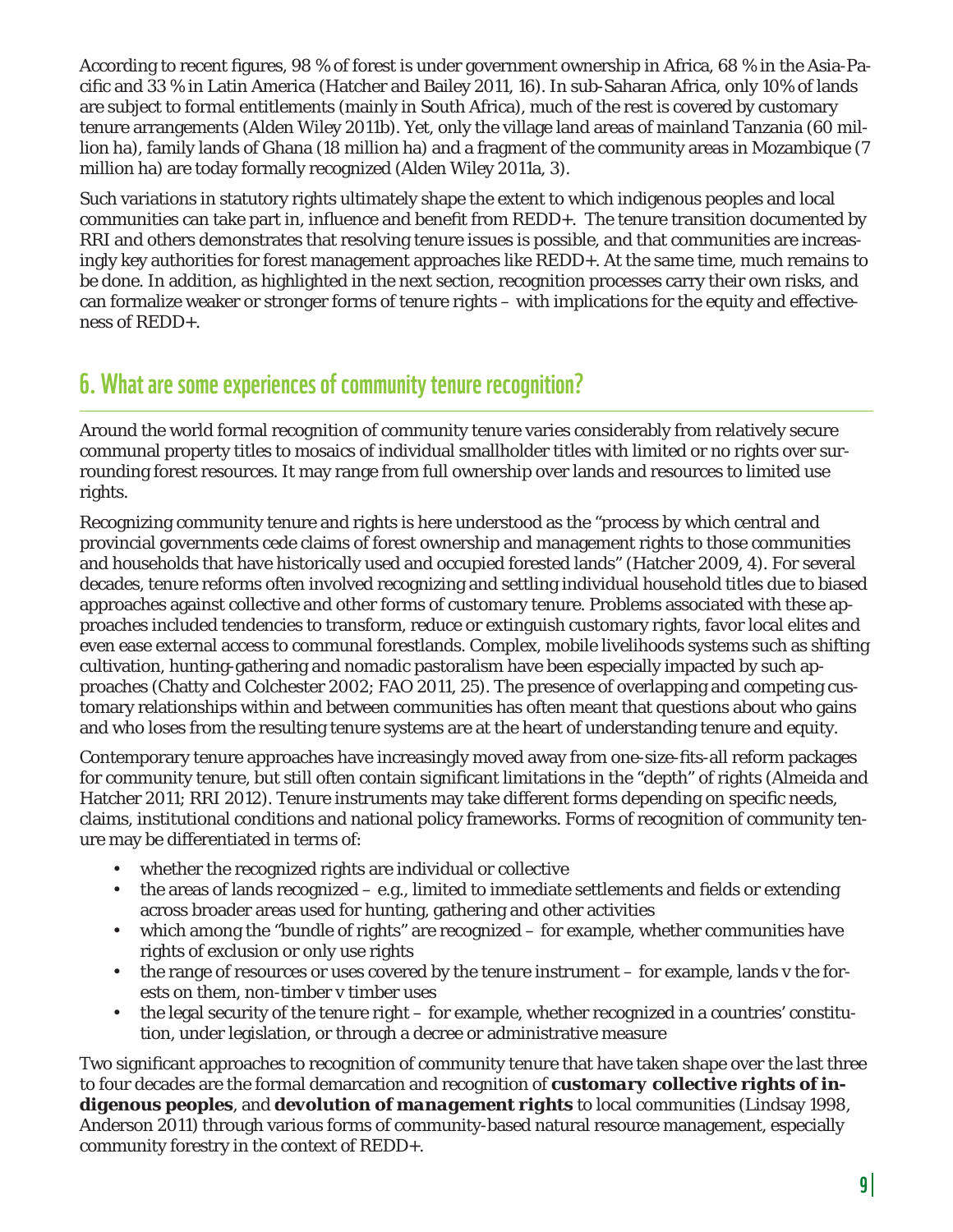Recognition of *customary rights of indigenous peoples* has taken a range of forms within and across the regions and countries where it has been most prominent (such as in Latin America and the Pacific). At the same time, these share some common elements of recognition of rights as collective rights, having a basis in customary relationships to lands, territories and resources, with lands held in perpetuity and relatively strong legal protections, along with relatively inclusive rights to natural resources within lands. As highlighted in discussions regarding an American Declaration on the Rights of Indigenous Peoples the concept of indigenous territorial rights is understood (with reference to the Americas) to "encompass a wider and different concept, that relates to the collective right to survival as an organized people, with control of their habitat as a necessary condition for the reproduction of their culture, and for their own development, or as Indigenous experts prefer, for carrying ahead "their plans for life" ("planes de vida") and their political and social institutions"(OAS 2003). Despite basic commonalities, it is important to note that specific legal protections for customary rights vary significantly, even within each region. Roldan (2004), for example, identifies a set of key characteristics of security of indigenous land tenure in Latin America and finds significant variations in the extent to which they are fulfilled even in countries considered to have superior legal frameworks for indigenous land tenure.

#### **Box 4: Key characteristics determining degree of security and authority exercised by indigenous peoples over their lands**

- Land tenure regime (e.g., ownership or use rights)
- Recognition of land in a form that corresponds to the concept of an indigenous territory as defined in ILO 169.
- Rights granted over natural resources within lands
- The degree of security of the land title
- Degree of autonomy accorded to indigenous groups for management and ability to use traditional legal and justice systems
- Legal recourse for defense of rights

**Source:** Roldan Ortega, Roque. 2004. *Models for Recognizing Indigenous Land Rights in Latin America*. Washington, DC: The World Bank Environment Department.

*Devolution of management rights* for community-based or collaborative management of natural resources, gained prominence with community forestry in the 1970s (Arnold 2001). In these systems, the "bundle of rights" tends to be more limited – such as to access, use and management or co-management (with or without rights of exclusion) – it may be for limited periods of time (e.g., 25 year leases), and is often limited to a specific resource (forests, wildlife) rather than taking a more integrated or holistic approach. Here again there is substantial variation, with tenure rights taking stronger and weaker forms even within the same country, as in Tanzania (see Box 5).

#### **Box 5: Differences between Community-based Forest Management and Joint Forest Management in Tanzania**

There are two main approaches to Participatory Forest Management in Tanzania:

- Joint Forest Management (JFM) typically undertaken in forest reserves through co-management between the forest owner (usually the government) and local communities
- Community-based Forest Management (CBFM) undertaken on village lands, by local communities who take on full ownership and management rights and responsibilities

Of the two models of PFM being promoted in Tanzania, CBFM appears to be the most effective in improving forest condition. Many studies point to the fact that when rights and responsibilities are fully devolved (as under CBFM), incentives appear to be sufficient for communities to invest in forest restoration and long term management. The evidence that JFM improves results in improved forest condition appears to be mixed. The restrictive management rules in protection forests, and lack of clarity regarding the sharing of management benefits in production forests has also limited opportunities for JFM to deliver long term and tangible benefits to poor families.

**Source:** Tom Blomley and Said Iddi, September 2009. *Participatory Forest Management in Tanzania: 1993 – 2009. Lessons learned and experiences to date.*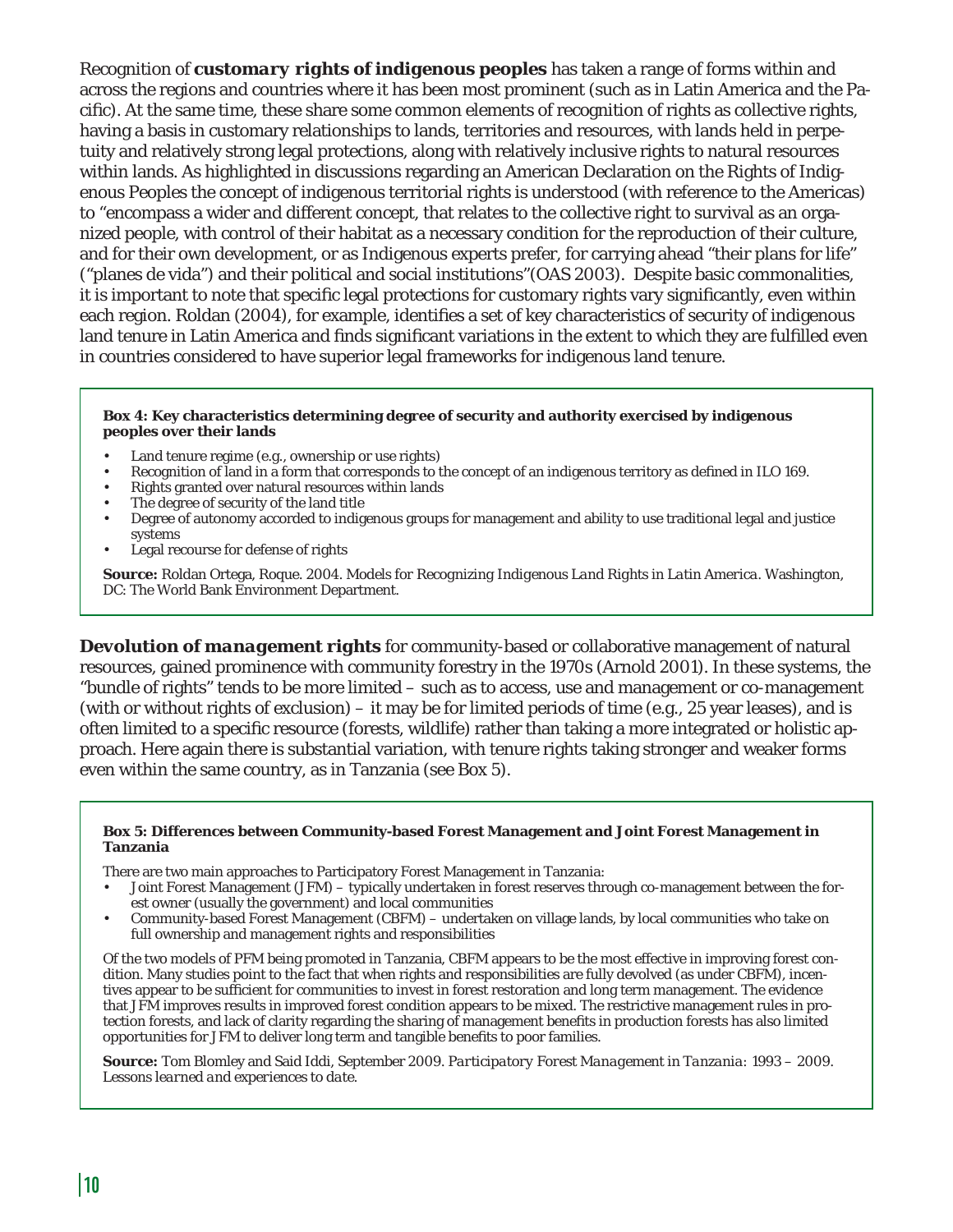A key overarching point from these experiences is that community tenure may be formally recognized in **weaker or stronger forms**, which have implications both for rights and for the effectiveness of land and forest stewardship. Therefore, it is important to give specific attention to both risks and opportunities that may be associated with the political space for formalization processes opened by REDD+ initiatives. Efforts to clarify tenure entail risks of individualizing collective forms of tenure, over-simplification (excluding rights of some in overlapping systems), undermining traditional institutions and/or creating imbalances in costs and benefits unless specific measures are included to address these risks. With the pressure to ensure tenure clarity, there is also a risk of tenure changes being rushed to facilitate REDD+ implementation (Somerville 2011, 9), and a related danger that project-level fixes could be preferred over structural change (Hatcher 2009, 11). Forest dependent communities, or marginal segments within them, risk losing out in the process unless due attention is paid to their distinct needs and rights. Knowledge of key elements of equitable and effective tenure systems, relevant to REDD+, may guard against these risks and contribute to effectively resolving outstanding community tenure concerns, providing a foundation for community-based approaches to REDD+.

An important implication for tenure reform is that trying to "fix" tenure too quickly can lead to the *exclusion of people with previously recognized rights of access and use and can limit the opportunities for negotiated outcomes covering the rights of all right-holders. This may be a particular threat in the preparations for REDD+* (FAO 2011, 25).

# **7. What are key elements of effective and equitable tenure systems, with reference to REDD+?**

In light of the discussion above regarding the potential risks as well as opportunities of tenure recognition processes in REDD+ contexts, this section draws on experience and lessons from tenure reforms to identify a set of key elements for effective and equitable tenure systems, in relation to both:

- i) The substance of legal tenure instruments, and
- ii) Supporting institutions and governance necessary to realize rights in practice

Both are addressed in light of recognition that formalization of rights is only one step in a longer process involving actual delineation, titling and putting in place effective management and defense of land and resource rights.

The identification of the following key elements in informed by two main sets of considerations and principles – those of rights-based approaches, and those of effective forest management. *Rights-based approaches* refer to international development and conservation approaches that are specifically grounded in, and seek to contribute to the realization of human rights (Springer and Campese 2011; Oxfam and CARE 2008). In the case of tenure, a rights-based approach takes a holistic approach and is grounded in a broad range of statutory and customary tenure rights. It builds, for example, on the right to property as defined in the UN Declaration on Human Rights, and in regional rights instruments in Africa, Europe and the Americas. It also builds on provisions of the *UN Declaration on the Rights of Indigenous Peoples*  supporting the recognition and protection of indigenous lands, territories and resources (Articles 26 and 27), on ILO Convention 169 Concerning Indigenous and Tribal Peoples in Independent Countries and on customary land rights independent from State recognition (Pro 169 2009, 94).

Considerations of *effective forest management* point to the importance of tenure as a critical foundation for sustainable forest management outcomes, as without secure tenure, forest users have few incentives – and often lack legal status – to invest in protecting forests. The work of Elinor Ostrom and others on governance of common pool resources, for example, demonstrates how sustainable use of these resources, including forests, depends on aspects of tenure such as clear boundaries, authority of users to make and enforce management rules, and the ability to exclude other uses (Becker and Ostrom 1995). Furthermore, studies indicate that the extent of rights is significant to forest management outcomes  $-\text{ in }$ particular, operational rights of access and use having more limited impact than "collective choice" rights of management and exclusion (Agrawal and Ostrom 2001).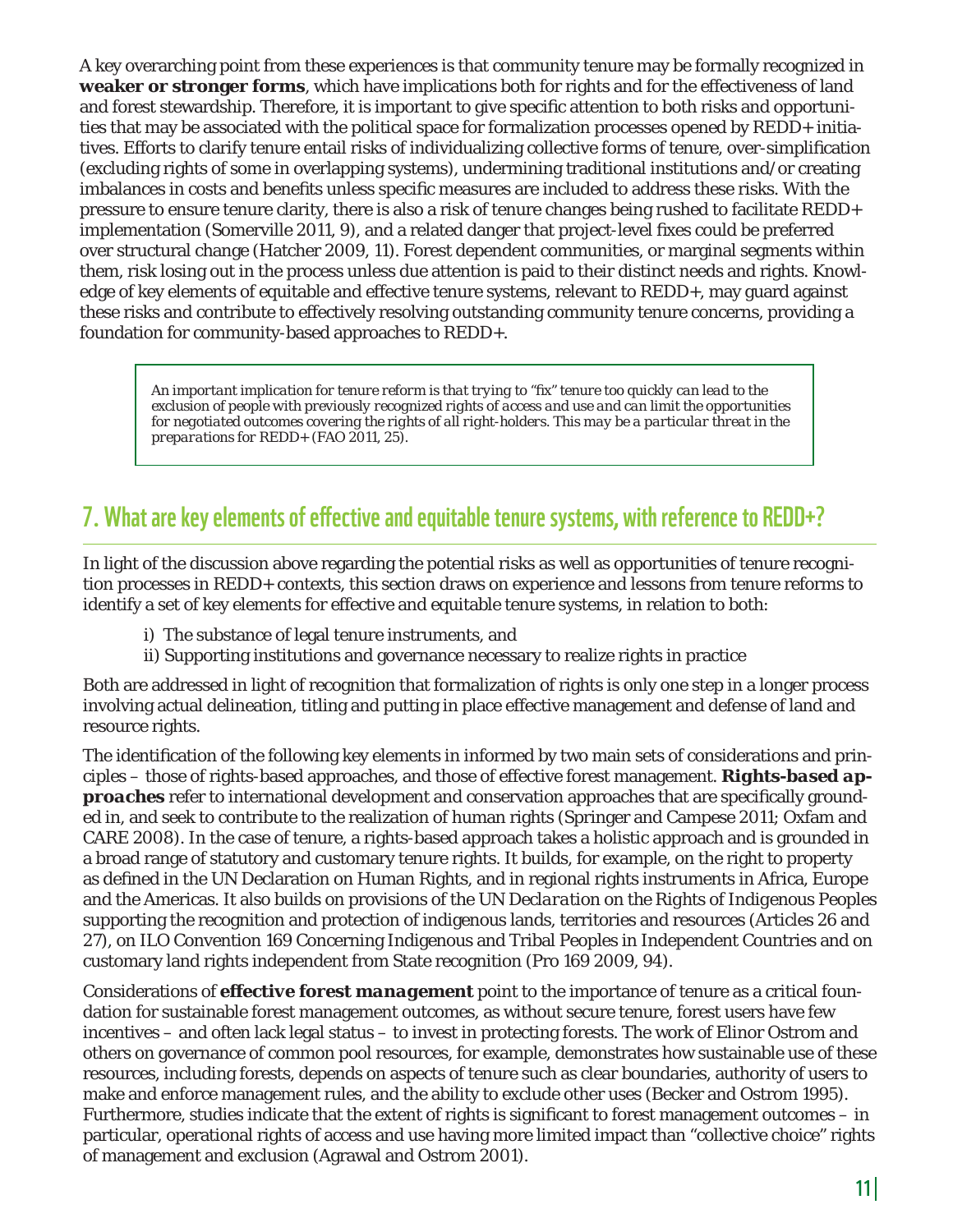### **Substance of tenure rights**

Informed by these two sets of considerations, and drawing on studies of principles and lessons for creating legal frameworks for community tenure (Lindsay 1998, Ellsworth and White 2004, FAO 2011 – see Box 6), this section outlines key elements for the substantive contents of equitable and effective tenure frameworks, whether in national legislation or other (including more local) instruments.

#### **Box 6: Principles for reforming forest tenure**

1) Adaptive and multi-stakeholder approach, 2) Tenure as part of a wider reform agenda, 3) Social equity, 4) Customary rights and systems, 5) Regulatory framework, 6) Tenure security, 7) Compliance procedures, 8) Minimum forest management standards, 9) Good governance, 10) Capacity building

**Source:** FAO. 2011b. *Reforming Forest Tenure: Issues, Principles and Process*. Rome, Italy: FAO Forestry Paper.

*Clearly define rights - including carbon rights in the context of REDD+.* Experience with tenure and sustainable resource management points to the importance of ensuring clarity – about who has which "sticks" in the bundle of rights, over which resources (land, forests, carbon, subsurface resources), and falling within which boundaries. Lack of clarity about legal rights among claimants, or different legal frameworks that allocate rights in different or opposing ways, are major sources of conflict that can undermine sustainable resource management (Heil 2010). Clarity of rights also provides a foundation for determining who can take on responsibility for managing a resource, and who can benefit from it. Thus, clarity on rights is needed as a basis for local people to participate in REDD+ activities, and for others to invest confidently in them, for example through PES schemes.

**Take a holistic approach to resource rights.** Most common property management systems take an integrated approach to management of land, forests, water and other resources. However, devolution of management rights often focuses on a particular resource (such as timber or wildlife), in some cases also adding complications of overlapping institutional and management planning requirements for different resources in the same area. One implication for REDD+ management systems is that they should take a holistic approach to forests, rather than focusing solely on management of carbon. This is in keeping with the holistic approach to stewardship of forests emphasized within indigenous territorial management systems (COICA 2011).

*Devolve carbon rights along with other community forest rights.* **Good practice empha**sizes devolving carbon rights to indigenous peoples and local communities, along with other rights to forests and forest management – based on similar arguments to those concerning the recognition and/or devolution of other forest rights. In practical terms, it makes sense to assign carbon rights to those with broader rights to manage or control the forest, as the ecosystem service of sequestering carbon is inextricably linked with the sustainable management of that forest (Norton Rose 2010, 9). This may require broader reforms to address inequalities in forest access, use and management by indigenous peoples and local communities. When benefits from carbon go to those who make decisions over forest use, this also creates incentives for desired land use changes (Vhugen, Miner and Aguilar 2011, 4); clear processes for communities to benefit from carbon rights also need to be in place (REDD-Net 2011, 8). However, options to trade carbon in markets depend on a legal separation of carbon rights from rights to other forest property (see Box 7).

#### **Box 7: Carbon rights – some legal considerations**

Ideally, rights to benefit from reduced emissions should be house within clear, state-sanctioned rights to the land and forest products. At minimum, law should give the carbon right to those with rights to decide on and receive benefits from forest management. Governments would be well advised to review and amend laws to remove or simplify restrictions on rights of those holding rights to forest products to benefi t from them – this will enable communities to benefi t from carbon rights. To trade carbon benefits in markets, they will need to be made separable from trees or forest property.

**Source:** Vhugen, Miner and Aguilar 2011. *REDD+ and Carbon Rights: Lessons from the Field*. Washington, D.C.: USAID.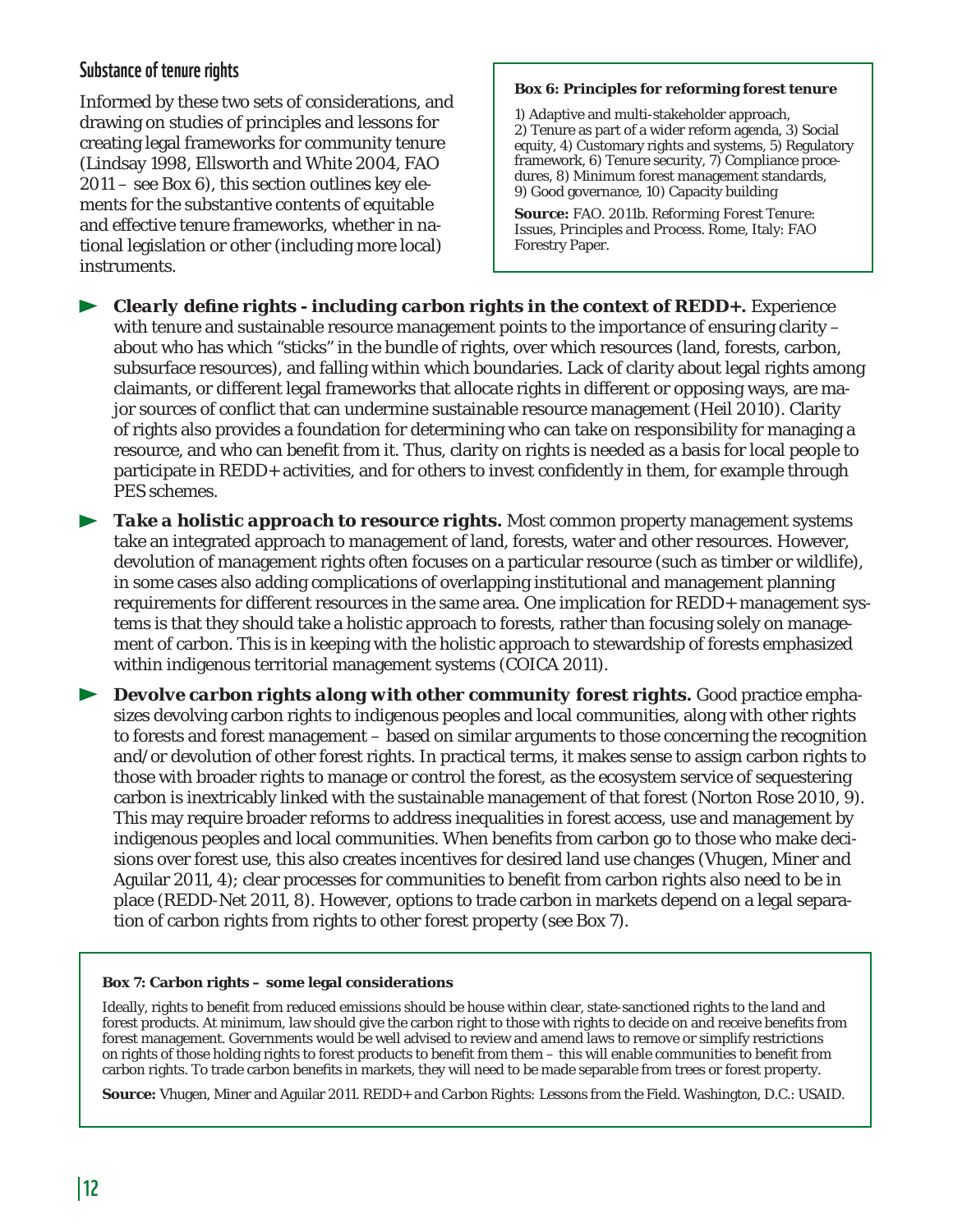*Respect and protect customary rights.* Another key element of equitable and effective community tenure in the context of REDD+ is respect for - and protection of - customary rights. This key element derives from a broader, underlying principle of basing formal recognition on existing rights – from multiple sources, both customary and statutory. However, customary rights are highlighted here due to their particular importance and vulnerability. Since customary rights of indigenous and traditional peoples are recognized in international law, but often poorly established at national levels, promoting formal recognition of customary lands, territories and resources responds to fundamental rights concerns. This contributes, in turn, to the legitimacy and support for REDD+.

Respect and protection of customary rights also contributes in practical ways to strengthening land and resource management. Many indigenous and local communities have developed systems of traditional knowledge and management practices that are attuned to the particular environments in which they have been adapted over generations. These traditional knowledge and management systems are embedded in customary tenure and institutional arrangements and depend on these underlying customary systems for their continuation. Thus, recognition of customary systems tends to promote and enable contributions of traditional knowledge and practices; conversely, creating new systems that do not align with or disrupt customary arrangements tends to impede them.

### *Inclusively address the rights of all users.*

Most forests have multiple users and overlapping uses. At the same time, there is often considerable inequity in the extent to which rights of those users are recognized or protected. Some of these inequities arise from the power dynamics of local tenure systems themselves, where they have historically marginalized certain groups such as women and/

### **Tenure equity issues:**

- Elite capture • Marginalization of certain segments
- (women, pastoralists, seasonal users) • Inter-generational inequities (e.g. youth no tenure security)
- Absentee tenure domination

or indigenous peoples. Women's rights of access, use, property and inheritance have been a longstanding equity issue in many customary and statutory systems. Other exclusions arise from tenure formalization processes that have not taken sufficient account of "messy," overlapping dynamics of multiple use including use of different resources by different groups (men and women, agriculturalists and hunter-gathers), and in different seasons (e.g., nomadic pastoralists practicing seasonal grazing). Often these two sources of exclusion can interact, as tenure reform, land use planning and related processes take up and reinforce existing local inequities (see Box 8).

In the context of REDD+, addressing the legitimate rights of all users is important both to guard against some becoming worse off, and to create incentives for all users to contribute to – or at minimum not undermine – emissions reducing activities taken up by the broader community.

#### **Box 8: Addressing tenure equity issues in Cameroon**

National land uses planning process undertaken in Cameroon to define commercial concession areas; protected areas for conservation; and community agriculture, forest, and hunting zones included community mapping and village consultation forums. However, with village leadership dominated by agricultural communities, the specific customary rights and resource use activities of indigenous forest peoples (the Baka) were not protected through these fora. Meeting the objective of securing formal recognition and protection of Baka forest rights across land uses has required further investments in activities specifically targeting the Baka, including participatory documentation and mapping of Baka forest use and strengthening of Baka representation in community-based management institutions.

**Source:** Springer, Jenny and Janis Alcorn. 2007. *Strengthening WWF Partnerships with Indigenous Peoples and Local Communities*. Washington, DC: WWF.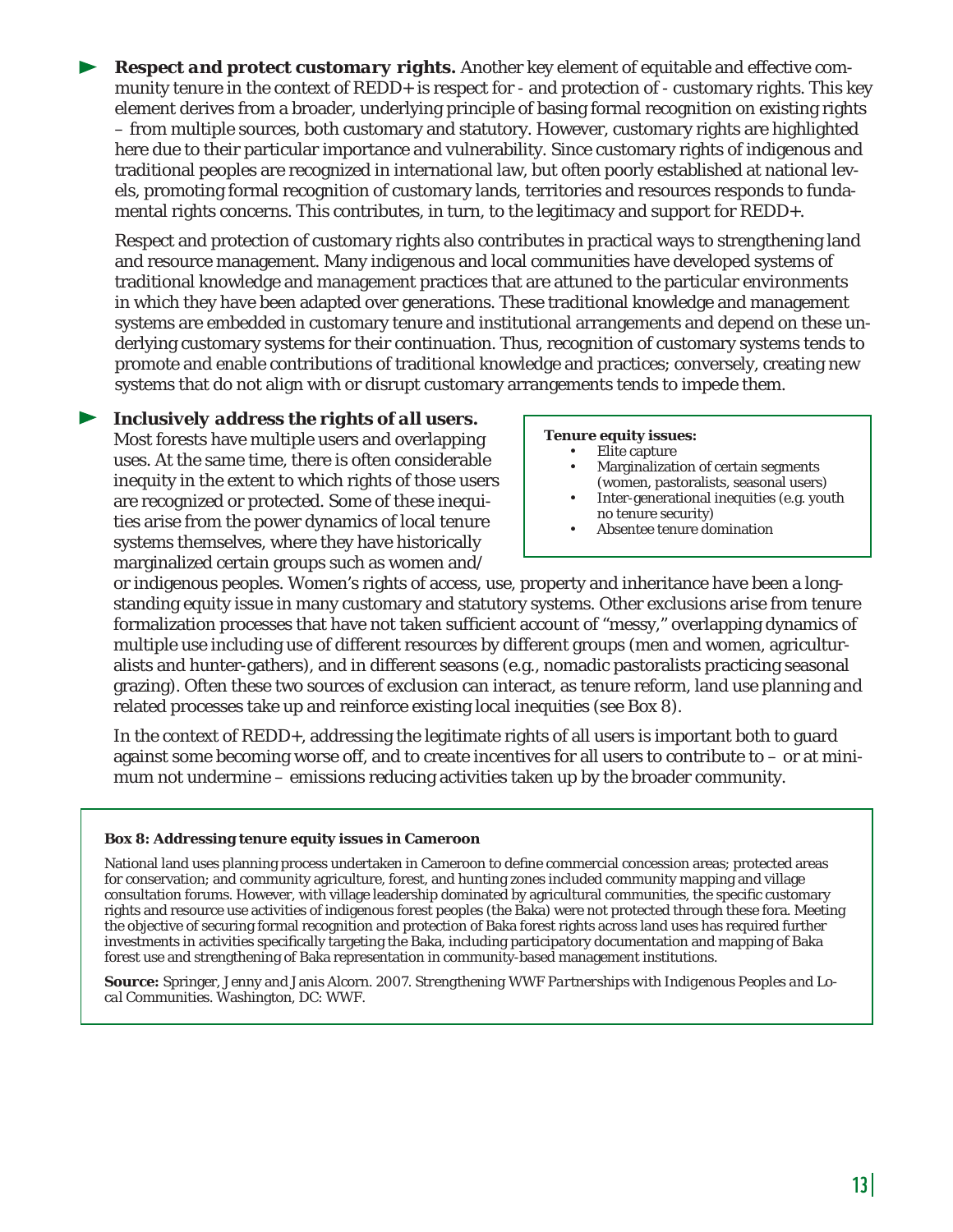*Ensure a positive balance between costs and benefits:* As noted above, processes for devolving forest tenure have involved different "bundles" of rights of access, use, management and exclusion. More limited devolution may reflect reluctance by government agencies to give up control, especially over valuable resources. However, one implication of more limited devolution is that the costs of increased management responsibilities may outweigh the benefits that can be derived from forest use. For example, in the case of Tanzania's Joint Forest Management program described above (Box 5), relatively high restrictions on use and lack of clarity in the sharing of benefits from jointly-managed forests has put communities in a situation of bearing greater management costs than are compensated for by the benefits received (Blomley and Iddi 2009).

For REDD+ to be successful, it must provide incentives for participants in REDD+ initiatives to invest in emissions-reducing activities. This, in turn, requires that the benefits from the REDD+ initiative must outweigh the costs, including foregone uses (opportunity costs) and management costs. In addition, community REDD+ initiatives will likely involve new, often contractual, responsibilities on communities to manage forest carbon (Sommerville 2011, 5). Tenure instruments that do not equitably balance costs and benefits both risk creating hardship for communities operating under these obligations, and also undermine a fundamental condition for effective REDD+ results.

*Build in rights of exclusion.* Rights to manage and exclude are a necessary foundation for effective stewardship of land and resources, including actions to reduce emissions from forests. They enable protection from encroachment by outside actors using resources in ways incompatible with local needs and management systems, and from the allocation of conflicting rights over the same lands or resources to other users. A recent study of 16 cases of forest tenure devolution (Lawry et al. 2011) found that the right of communities to regulate the use activities of non-community members was an important pre-condition to their ability to regulate their own forest use. Yet rights of exclusion are included in only 58% of national laws recognizing community tenure, as reviewed by the Rights and Resources Initiative, and are especially limited in Africa (RRI 2012 – see Figure 2).

Rights of exclusion are particularly important to REDD+, in light of the need for effective control and regulation of forest use to produce REDD+ outcomes. Without clear, enforceable rights of exclusion – especially in the areas of high deforestation pressures which are likely to be targets of REDD+ initiatives – there are risks that:

- REDD+ results will be undermined by outside actors and/or that
- Communities working under agreements to reduce deforestation will be held responsible for forest loss caused by third parties – potentially resulting in damages such as confiscations or monetary sanctions.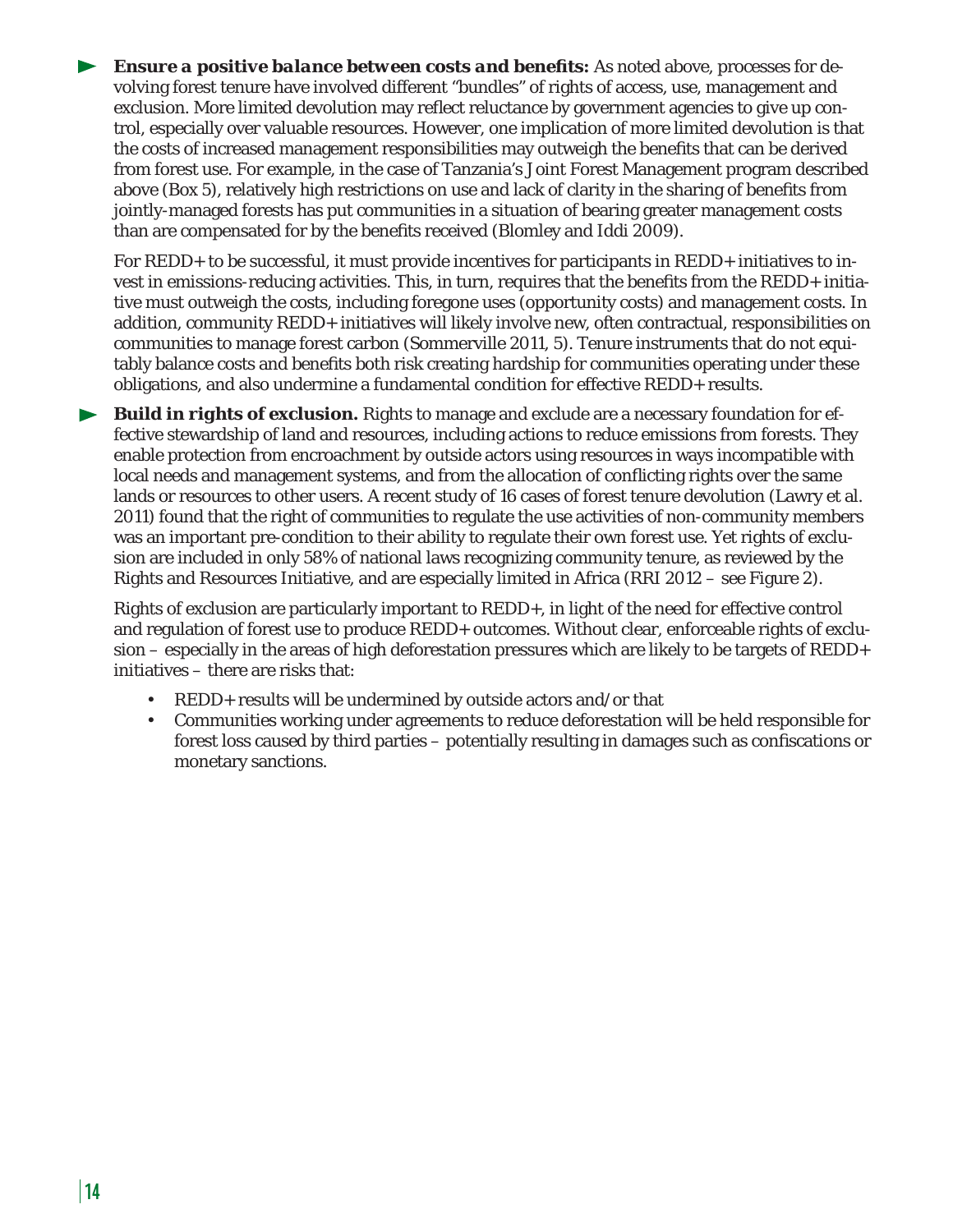

### **Figure 2: Do national laws that recognize tenure rights permit Indigenous Peoples and communities to exclude outsiders?**



*Ensure rights cannot be arbitrarily or easily revoked.* One key determinant of community tenure security is the extent to which rights to lands and resources are protected from arbitrary or unfair change or cancellation (Lindsay 1998). Generally, rights are more secure when they are legally binding, and when they are adopted at higher levels of a legal framework – e.g., within a constitution or national law or policy (FAO 2011). At the same time, more informal forms of recognition of rights – such as through management plans or guidelines – can also be an important practical means to protect community tenure and land uses in situations where legal recognition is not yet in place and will require longer-term processes of change (see Box 9). One implication for REDD+ is that addressing relevant tenure issues will likely require efforts that extend beyond REDD+-specific policies or measures, to engage with national legal frameworks on land and resource tenure.

### **Box 9: Community land use planning in DRC**

In the Democratic Republic of Congo, where most land is held by the State, significant practical authority over allocation and use of land and natural resources remains in the hands of traditional chiefs. In the Lac Tumba region of DRC (Bandundu and Equateur provinces), WWF has worked with communities at the village (or *terroir*) level – the level of authority of traditional chiefs – to conduct land-use planning in approximately 135 terroirs, reflecting community visions and priorities for management and use of village land and natural resources. WWF and community partners have also sought endorsement for community management committees and plans at higher administrative levels, including at the provincial level. This endorsement helps to protect the land use plans developed by communities, by establishing communities as legal entities and securing formal recognition of local land uses in relation, for example, to other development plans or commercial interests.

**Source:** Serge Darroze, WWF-DRC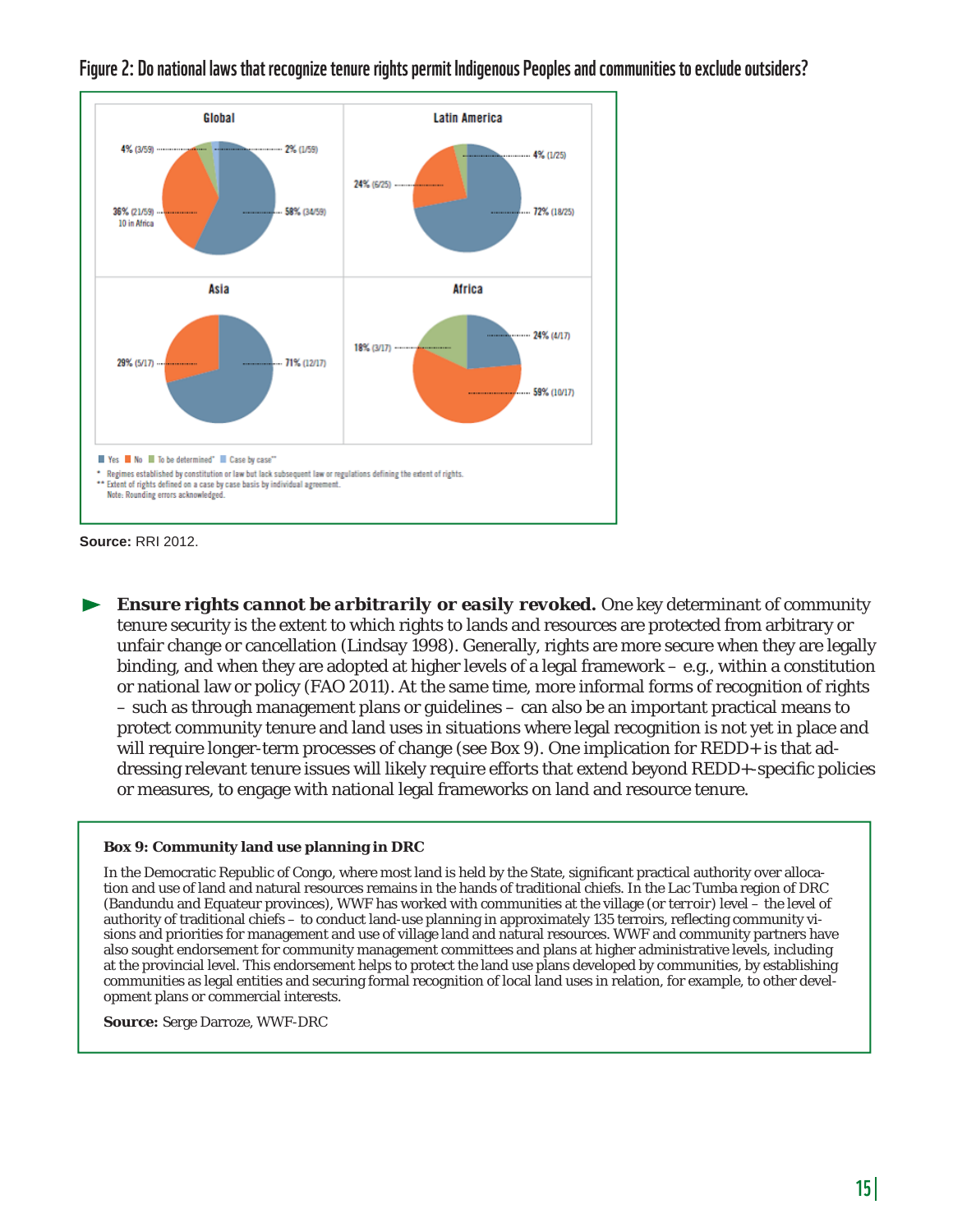*Secure rights for a time horizon long enough for people to receive benefits.* **Tenure** instruments should take account of the timeframe needed for users to be able to benefit from investments in the resource (IFPRI 2004). This will create incentives for resource managers to bring a longer-term perspective to resource management, rather than being oriented towards short-term benefits due to insecurity over longer term access. Considerations of time horizon are particularly important in the context of REDD+, as the permanence of emissions reductions results will depend on long-term investments and incentives.

### **Supporting institutions and governance**

New statutory rights do not automatically turn into rights that communities can exercise and benefit from. As Larson (2010, 3) points out: "Though reforms on paper are intended to increase local rights or tenure security, reforms in practice have faced serious challenges. These include the implementation of rights, the defense of those rights from ongoing competition and the construction of the institutions necessary to exercise those rights, obtain benefits and distribute benefits equitably."

#### **Box 10: Common tenure reform challenges**

(1) inadequate enforcement and implementation of reforms; (2) lack of progress on rights that complement forest tenure reform; (3) government preference for industrial concessions and conservation over people; (4) competition within and among forest communities; and (5) weak performance of government in advancing reforms.

**Source:** Sunderlin, William, Jeffrey Hatcher and Megan Liddle. 2008. *From Exclusion To Ownership? Challenges and Opportunities in Advancing Forest Tenure Reform*. Washington D.C.: Rights and Resources Initiative.

Moving from statutory rights to the effective realization of rights, associated responsibilities and benefits requires that supportive institutional and governance frameworks be in place at multiple levels (Cronkelton, Bray and Medina 2011). Key elements include:

**Supportive state institutions and governance.** Even after rights receive legal recognition, ongoing support from state institutions is needed for actual titling and demarcation processes, which have often lagged considerably behind enactment of legal reforms. In addition, government support is needed for the ongoing defense of boundaries, which communities often do not have sufficient mandate or capacity to enforce themselves. The picture is complicated by the fact that states themselves are often key competitors for lands and resources, and may thus have limited or conflicting interests with regard to the implementation and defense of rights (Larson 2010; Heil 2010). In general, tenure reforms involve shifts in the roles, responsibilities and power of state institutions as they relate to communities, which may need support and encouragement through capacity-building, new incentives and monitoring.

*Empowered and effective community institutions:* As with governments, tenure reforms entail new responsibilities and capacities on the part of community institutions. Therefore, lessons from tenure reforms emphasize the importance of providing complementary support for effective community-based management and decision-making institutions. Strong local institutions are needed to ensure that communities are able to defend their rights, for example by having voice and influence in relation to governments and other actors. Effective community-based management institutions are also needed to ensure that long-term benefits are realized from sound management of natural resources. Finally, communities must be able to equitably distribute benefits, so it is not only those most able to take advantage of new opportunities that benefit from them ("elite capture").

*Enabling – not only enforcing – regulations and procedures:* Lessons from experience with tenure reforms have highlighted that changes to associated regulatory frameworks are also needed to ensure that they are not only enforcing but also enabling of community-based natural resource management (FAO 2011). This points, for example, to the need to minimize cumbersome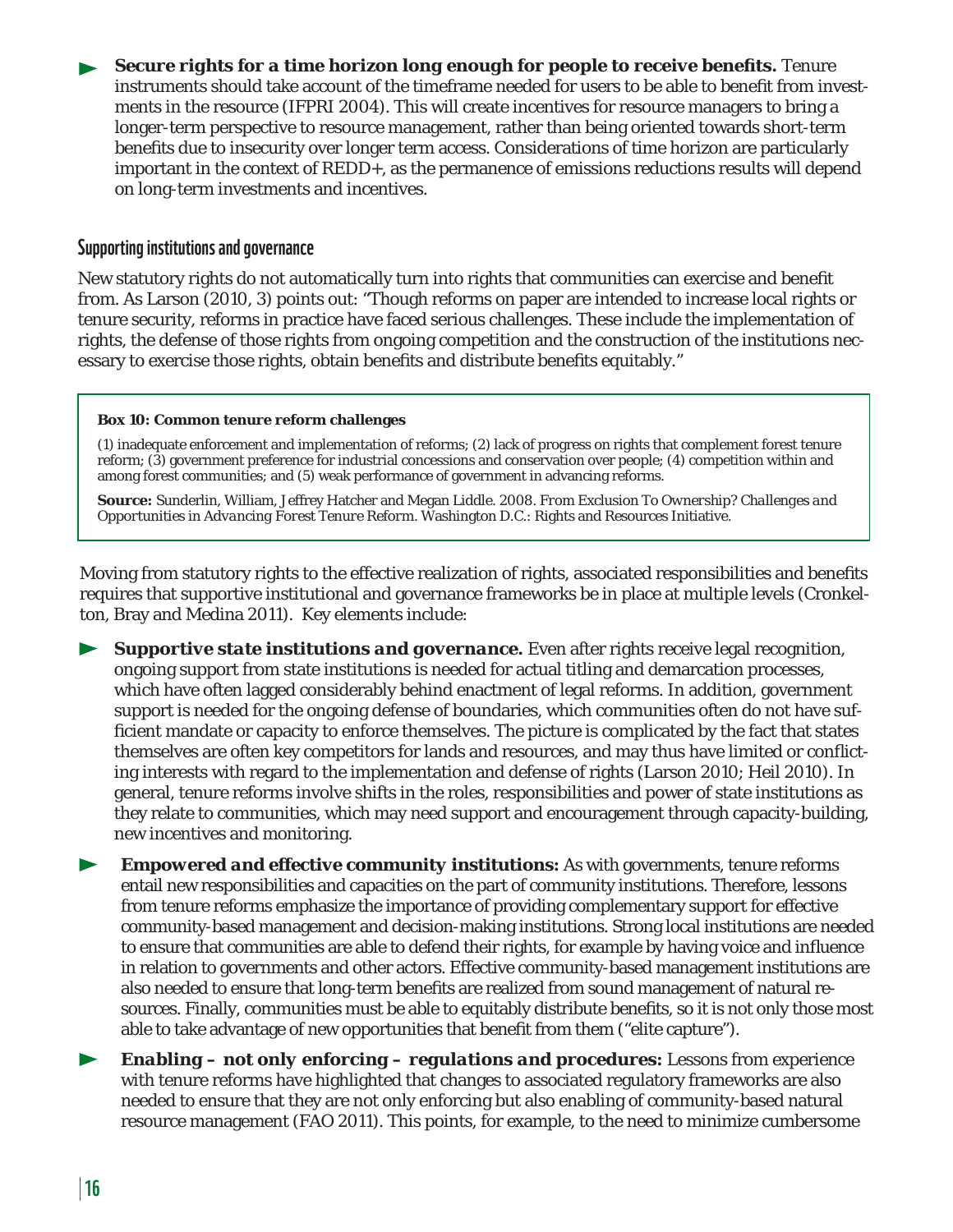requirements for processes such as management planning and obtaining permits and licenses – all of which work against the intentions of devolution by limiting decision-making power (ibid). Requirements for organizational development should also take into account existing community institutions in order to avoid overlaps and competition (Larson 2010, 6).

*Broader systems of rights.* Tenure rights do not exist in a vacuum and depend for their implementation and defense on the presence of broader systems of rights. These include basic rights of individual citizenship and/or recognition as peoples, as well as rights to participation in decisionmaking about matters affecting community tenure, rights to consultation and free, prior, informed consent to developments affecting land and resource rights, and rights of redress where tenure rights are infringed (Hatcher and Bailey 2011, 22).

### **8. Opportunities for supporting strengthening of community tenure in relation to REDD**

Given the diversity of community tenure issues, there are multiple entry points for REDD+ initiatives to contribute, and a long-term adaptive approach is generally required. Assessing opportunities to strengthen community tenure security early on in a REDD+ process increases the chances that the necessary political, technical and financial support can be leveraged to address tenure needs.

Depending on the context, community tenure may needs may include establishing or clarifying statutory rights, reforming existing forestland policies or implementing existing legislation. Each of these needs implies a different set of strategies. Policy and legislative reform may involve documentation and advocacy work (including on carbon rights), whereas resolving outstanding forestland claims (titling, extension claims, contested lands) may involve support to mapping and conflict resolution. In most situations, some combination of policy change and implementation support is likely to be expected. Given the substantial time requirements at stake, both short term, interim measures to resolve high priority tenure matters and a long-term process to resolve wider tenure concerns are often necessary.

### **Conducting thorough tenure assessments as part of national REDD+ planning**

Countries developing REDD+ programs increasingly undertake diagnosis and assessment work on tenure issues. Current donor "good practice" involves describing "current legislation pertaining to who owns the rights to carbon, and land tenure where relevant" when developing REDD+ implementation measures (FCPF 2011, 42) and monitoring tenure issues (ibid, 61). These donor frameworks offer a critical window of opportunity to mainstream community tenure concerns in national planning processes. In some countries, as Indonesia and Guyana, specific legislative reviews of community tenure have been undertaken as part of REDD+ readiness (FCPF 2010, 20).

#### **Box 11: FCPF Readiness Preparation Proposal format on tenure**

"This analysis should provide data on 1) land tenure (differentiated if possible by gender and ethnicity), land use and related trends; and 2) important insights into lessons learned, challenges, and opportunities to overcome those challenges."

"Considerations in this assessment include,… pertinent laws, policies, and issues surrounding land tenure and resource rights, and traditional land use of indigenous people, extent of titled and untitled indigenous lands, indigenous claims for additional land "extensions;" and process of land title demarcations;"

A later section on implementation lists the following points:

"Who owns or uses the forest under statutory or customary law? Is there regulatory or legal clarity on and who owns carbon benefits generated by REDD-plus activities? Is there a relationship between carbon ownership and land tenure? How would any land tenure, or carbon ownership, issues that arise be resolved or mediated?"

**Source:** FCPF. 2011. *Readiness Preparation Proposal (R-PP), Version 6* Working Draft.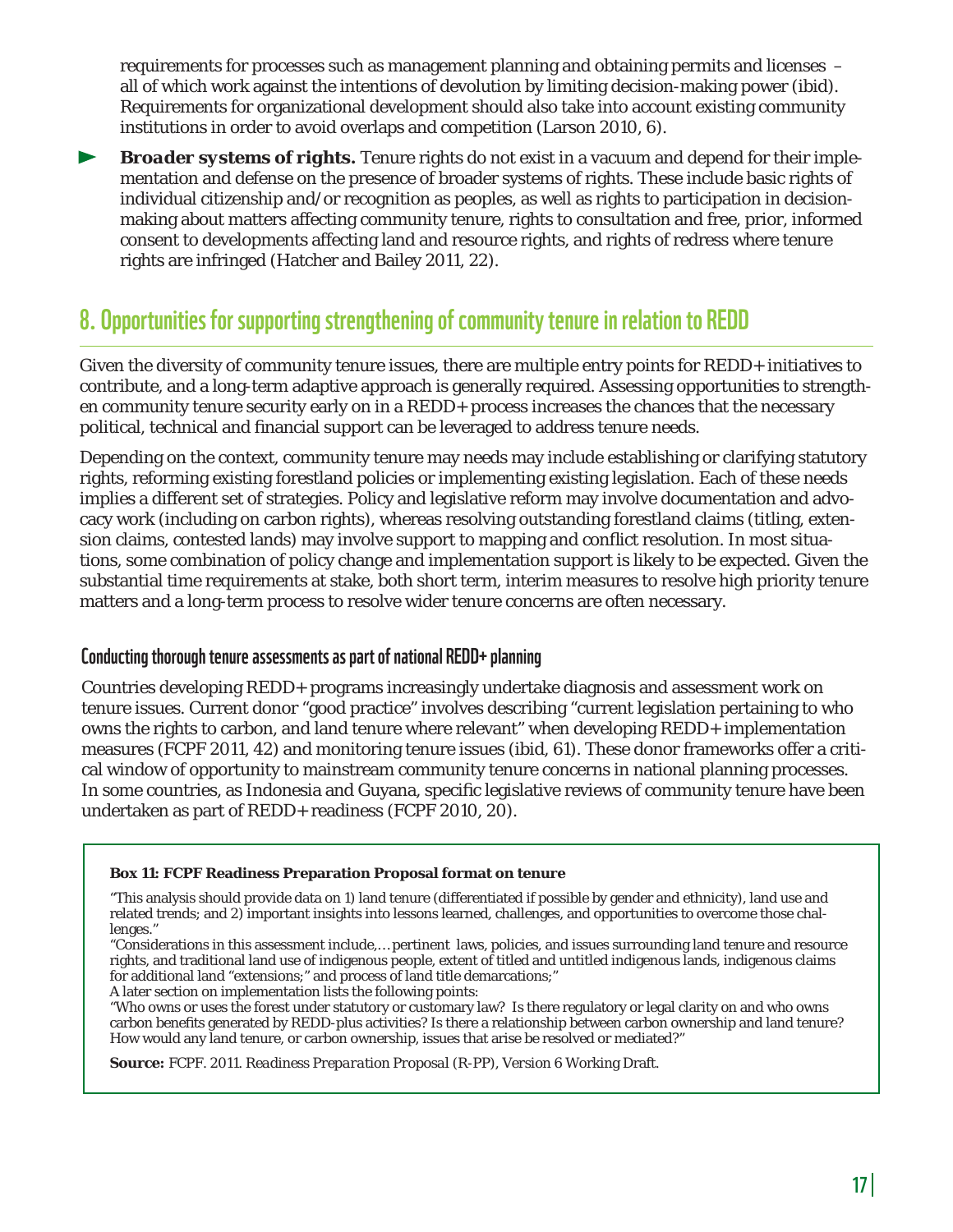Core knowledge challenges in relation to REDD+ and community tenure include:

- Identifying relevant national and international rights standards, such as the collective rights of indigenous peoples, to establish an overarching normative framework for REDD+ design and implementation in relation to community tenure
- Securing reliable data about existing community tenure practices and rights (both statutory and customary lands and resources) in all forest areas potentially addressed by REDD+ initiatives.
- Identifying rights holders, recognizing the diversity of rights-holders, and taking into account equity concerns
- Inventorying and mapping forest tenure rights including securing knowledge about overlapping, conflictive or contested community tenure arrangements
- Identifying structural gaps within existing statutory tenure systems, along with implementation and reform needs (see Section 7)
- Identifying reform opportunities and practical steps that can contribute to resolving tenure matters as part of the REDD+ process
- Understanding the political context of tenure reform

Getting a grasp of community tenure institutions and rights-holders are important building blocks in determining the adequacy of existing statutory tenure systems and identifying reform opportunities. Understanding the make-up of duty-bearers, statutory arrangements and their implementation are the complementary starting points for the design of tenure-related actions. Research may identify longstanding issues of unrecognized customary tenure, or may point to new tenure challenges such as how to link community and carbon rights emerging in the context of REDD+.

The general time pressure on REDD+ planning processes presents a distinct challenge for tenure assessments, especially for participatory and "bottom up" assessments in line with rights-based approaches. A key challenge concerns how a REDD+ process, within the window of opportunity presented by a planning process, can understand which short and long-term measures need to be addressed at which points in order to ensure that community tenure security is not negatively affected and that opportunities to address tenure concerns are not missed.

Here, consultations offer an important tool to generate a preliminary diagnosis of diverse tenure systems and issues, such as unresolved claims, title extensions or contested rights. While they may not offer a comprehensive description, properly implemented consultations can indicate the socially most significant tenure issues as perceived by rights-holders and stakeholders.

Rapid tenure assessments engaging national and regional representatives offer opportunities to determine major community tenure challenges, and possibly put in practice fast-track mechanisms to resolve key bottlenecks as part of readiness processes. Rapid assessments may involve multidisciplinary teams composed of members with technical specialization (community land administration and planning) along with community representatives, anthropologists and forest planners. Tools such as the Rapid Tenure Assessment Manual (Galudra et al. 2010) developed in Indonesia can offer methodological support. Adequate funding is needed to allow for both in-depth field research and consultation processes. As with reform processes themselves, tenure assessments will often need to include both short and long-term knowledge-generation strategies.

### **Supporting policy processes**

REDD+ systems that effectively and equitably strengthen tenure security will depend on robust national legislation. Supporting relevant policy reform processes is therefore a key avenue of action to strengthen community tenure. As noted above, REDD+ processes may offer new impetus to resolve longstanding tenure challenges. Indeed, tenure policy changes generally follow major political changes or economic shifts rather than technical criteria alone (FAO 2011, 3).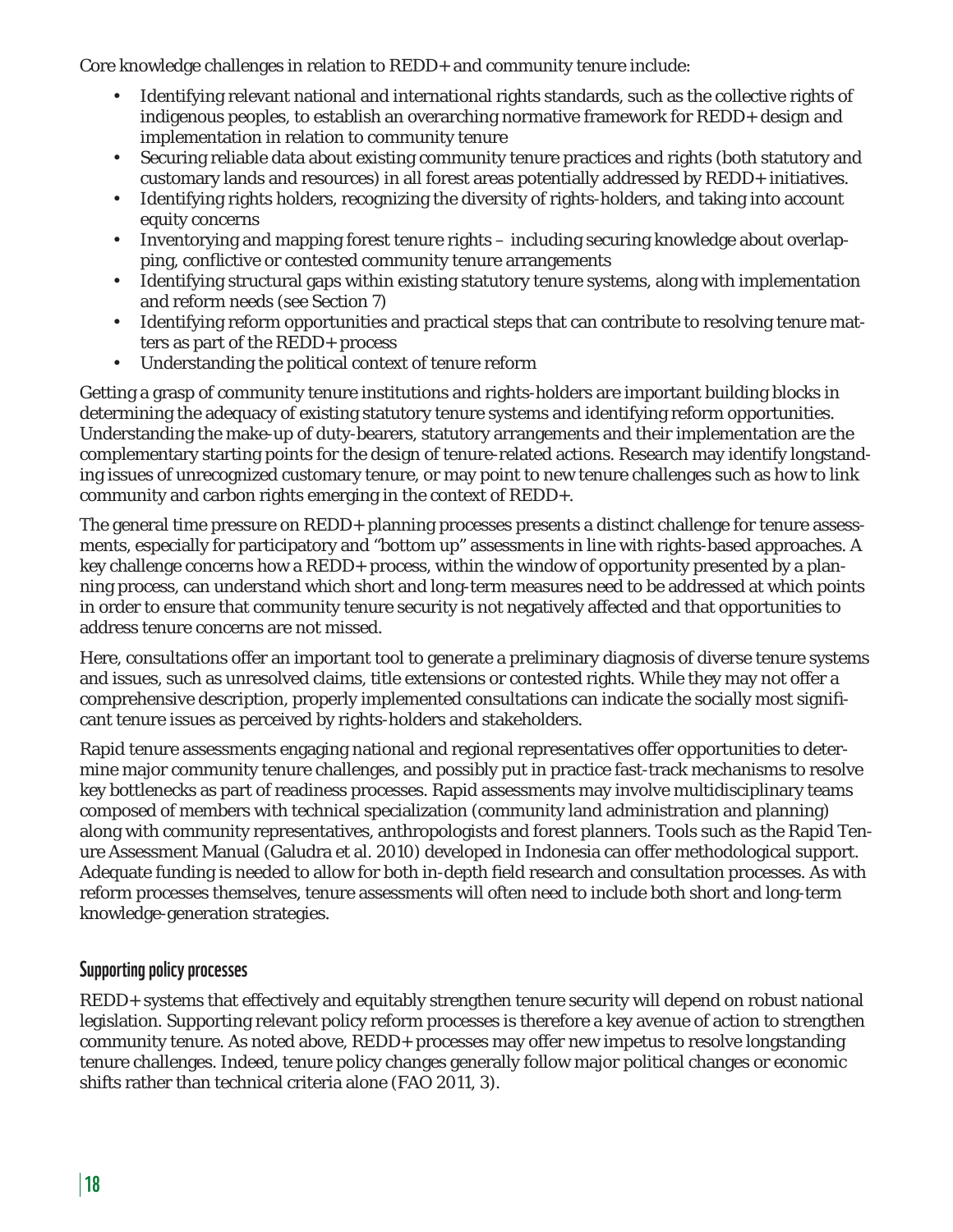Establishing statutory rights often involves a complex interplay of constitutional debates, tenure specific legislation and the wider policy environment. Resolving outstanding tenure matters may, depending on the nature of the problem, require a legal analysis of statutory and customary laws, hands-on surveywork in unmapped forest areas and/or assessment of community access to conflict resolution mechanisms and processes.

Because tenure reform processes are very long term, it is often necessary to pursue both shorter-term strategies that increase effective tenure security on the ground, in combination with longer term strategies to resolve broader tenure inequalities. Short-term strategies often involve supporting communities to negotiate, assert and secure recognition of their land uses from other key actors that maintain statutory rights to the lands and resources in question. While increasing the practical security of community tenure, short-term strategies also carry limitations – such as risks of revocation and limited access to recourse mechanisms – that can only be effectively addressed through longer term policy processes.

### **Building implementation into REDD+ strategies**

Even once recognized and clarified, protection, implementation and enforcement of community tenure legislation is often scattered. Reasonable tenure policies on paper may be in place, but contradicted by others or simply not implemented by poorly-funded agencies in charge of forest land administration. For example, 10 years after adopting an innovative land law on the registration of community lands in Mozambique, only some 2.5 % of communities had their lands registered (Alden Wiley 2011a). Studies of experience from Latin America highlight multiple obstacles to implementation, including conflicts with other claimants, lack of clear definitions by the state, local authorities and governance institutions, overlapping regimes, inadequate resource management systems and limited access to markets (Larson et al. 2009; Larson 2010). Building security thus involves a comprehensive and reiterative implementation process, which addresses not only the legislative framework, but also broader social, economic and political dynamics. Potential contributions from REDD+ processes include:

**Securing adequate resources for tenure security and titling programs.** State resources for community forest tenure security have historically been very limited or scarce. Large parts of indigenous forestland titling efforts in Latin America have depended on international financing and technical support in order to ensure adequate resources. While direct costs linked to territorial demarcation, registration and titling are generally substantially lower than resources required for individual land-titling, public budgets are often deficient. Based on a comparative review, the global average direct costs for the recognition of community tenure amounted to \$3.31/ha, whereas the average cost of the titling of household plots was \$23.16/ha (Hatcher 2009, 7).

Making sure that adequate resources and budgets for titling work are integrated into REDD+ initiatives and channeled to the areas most needed is a critical priority. Effective titling is rarely about simply "rolling-out" a well-established model, and may typically involve a range of unforeseen activities and costs. Community tenure in practice inevitably entails addressing a series of challenges across the spectrum of forest governance, which may be specific to community tenure or reflect broader dynamics such as dysfunction within land use planning or titling agencies (Brockhaus et al. 2011, 5; Transparency International and FAO 2011). The full process should be taken into account in defining resource needs.

*Recognizing, mapping and securing statutory rights to community lands and resources.*  There is now wide-ranging experience in community land and resource use mapping across all continents. Legal requirements and opportunities will differ between countries, yet the last few decades have seen an explosion of participatory or community-driven mapping efforts to document and recognize community tenure practices. In some countries, representative organizations and support NGOs may have fairly clear ideas about the size and range of unrecognized, contested or fragile community tenure situations. In cases where land is either non-titled or considered state property with few other claimants, relatively quick advances made be made to secure community tenure security through locally agreed upon models. In other cases, overlapping claims may result in protracted legal processes, or opinions may diverge regarding appropriate tenure models.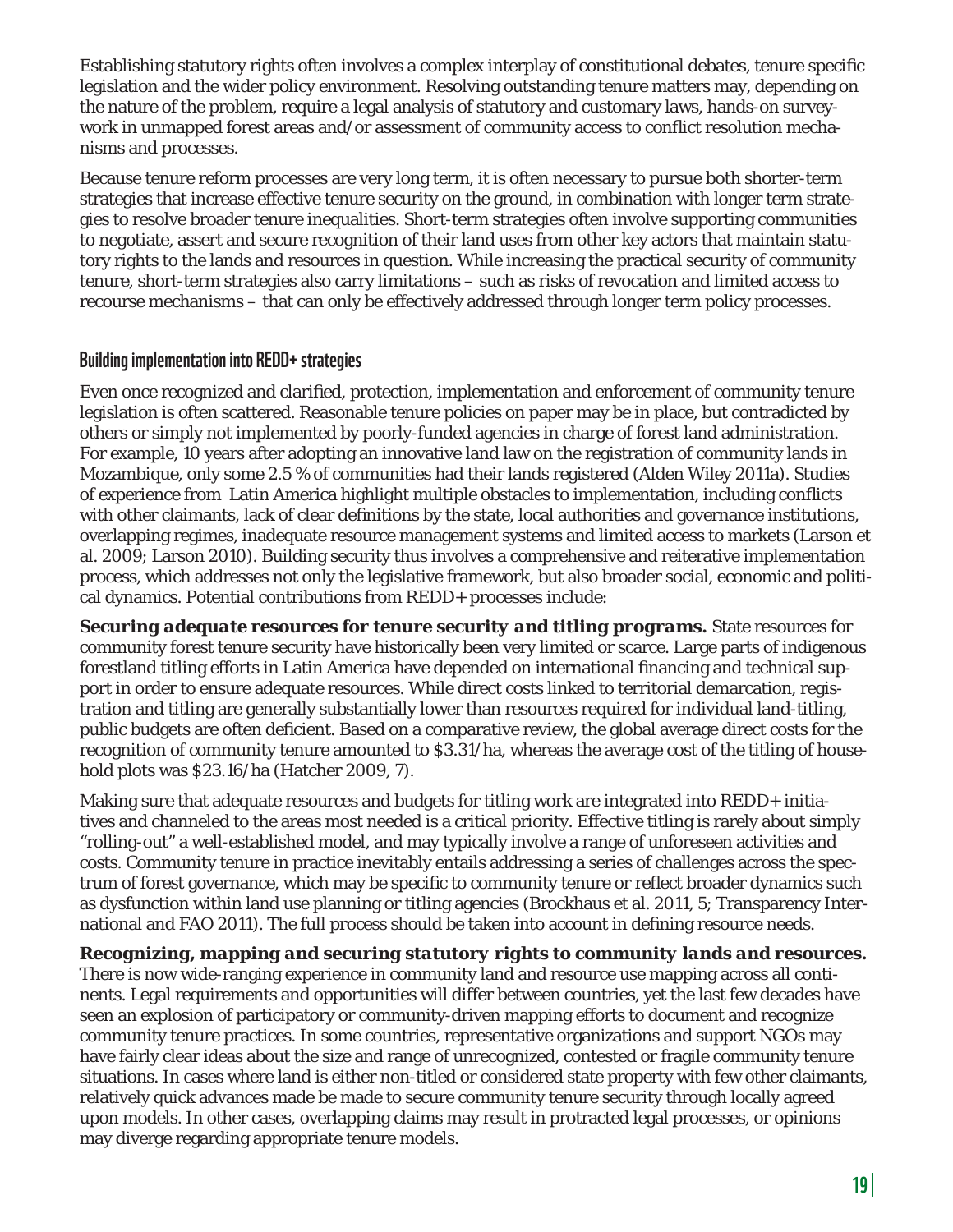*Reworking community tenure within other titles.* Whereas mapping and titling of contiguous forest areas is relatively straightforward, if at times politically, culturally and technically challenging, clarifying multiple, layered tenure arrangements and diverse rights holders are arguably even more so. There are numerous examples of unilateral property regimes imposing boundaries and excluding other tenure holders. The challenge of addressing the grazing and water rights of pastoralists on the private lands of third parties or within protected areas is a good example. There are other cases involving differential rights to certain trees, non-timber products or seasonally dependent rights easily foregone or even extinguished upon "clarifying" tenure.

#### **Box 12: Promoting Community Forest Management within a Production Forest Concession**

Batu Manjang is a Dayak village situated in Kutai Barat, East Kalimantan, Indonesia overlapped by a 60.000 ha production forest concession. An area of 450 ha near the village has been set aside by community elders for protection purposes for a long time. The area provides the community with clean water, and various non timber forest products such as rattan, medicinal plants and traditional foods. As community tenure systems remain unrecognized under state law, WWF supports dialogues with the forest concession holder to ensure that customary tenure practices are recognized in practice through concession management plans. Activities include mapping, communication and agreement building.

**Source:** Arif Data Kusuma and Zulfira Warta, WWF-Indonesia

*Facilitating equitable decision-making and agreements.* REDD+ and other forest carbon arrangements entail increasing engagement with government agencies and project developers. Given such scenarios, REDD+ policies allowing for equitable decision-making, free, prior, informed consent and legislative mechanisms that enable communities to establish clear and equitable agreements with outside actors will be critical to success.

# **9. Conclusion**

This paper has argued for far more explicit and central attention to community tenure in the context of REDD+ processes. The growing consensus around the importance of addressing community tenure and rights concerns articulated in global decisions and guidance documents needs to be matched through national policy and implementation efforts with the required scale, timing, magnitude and funding. This paper recommends that stakeholders engage in a concerted effort to make use of the REDD+ window of opportunity to consolidate community tenure concerns, not as a necessary safeguard add-on, but as a central component of REDD+ preparations and strategies.

In these efforts, significant experience and lessons can be drawn from broader efforts over several decades to strengthen the security of indigenous peoples' and local communities' tenure over forests and other lands and natural resources. These experiences, along with emerging REDD+ efforts, point to:

- Key substantive elements of tenure frameworks that can support equitable and effective community-based forest management, relevant to REDD+,
- Institutional and governance needs to enable the realization of benefits from tenure rights, and
- Opportunities and needs to support strengthening of community tenure as part of REDD+ processes.

While not a panacea, increased security of community forest tenure provides a critical foundation for many REDD+ climate, biodiversity and livelihoods outcomes. Secure tenure contributes to more sustainable stewardship of forests in the context of REDD+, helps safeguard against displacement risks, and influences how communities may participate REDD+ activities and associated benefits. Therefore, recognizing and respecting community tenure rights is fundamental to equitable and effective REDD+ initiatives.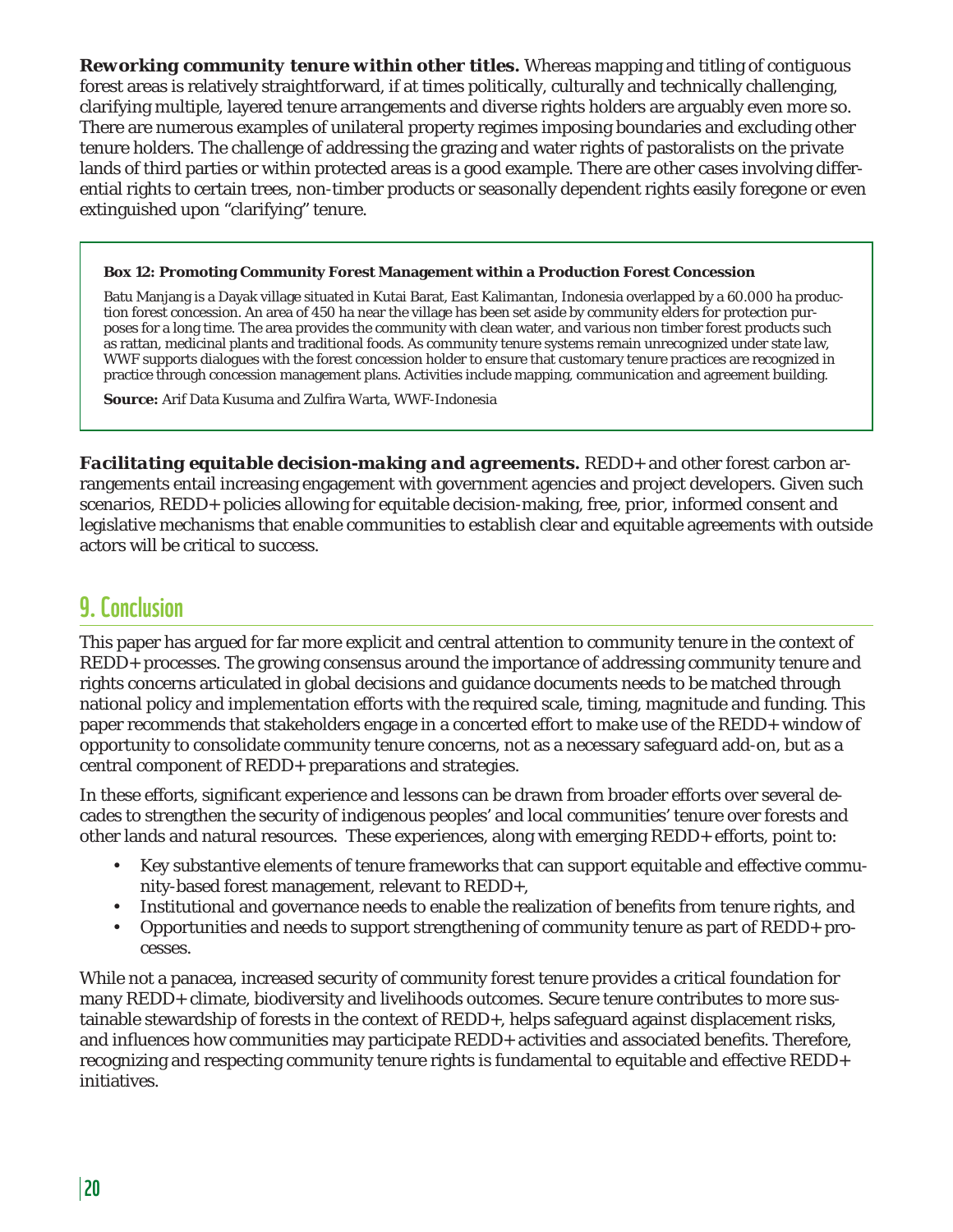### **References**

Agrawal, Arun and Elinor Ostrom. 2001. "Collective Action, Property Rights and Devolution of Forest and Protected Area Management." In *Collective Action, Property Rights and Devolution of Natural Resource Management: Exchange of Knowledge and Implications for Policy*, edited by Ruth Meinzen-Dick, Anna Knox and Monica Di Gregorio. Feldafing: German Foundation for International Development.

Alden Wiley, Liz. 2008. *Whose Land Is It? Commons and Conflict States: Why the Ownership of the Commons Matters in Making and Keeping Peace*. Washington, DC: Rights and Resources Initiative.

Alden Wiley, Liz. 2011a. *Customary Land Tenure in the Modern World, Rights to Resources in Crisis: Reviewing the Fate of Customary Tenure in Africa - Brief #1 of 5*. Washington, DC: Rights and Resources Initiative.

Alden Wiley, Liz. 2011b. "'The Law is to Blame': The Vulnerable Status of Common Property Rights in Sub-Saharan Africa." *Development and Change, 42*(3), 733-757.

Almeida, Fernanda and Jeffrey Hatcher. 2011. *What Rights? Measuring the Depth of Indigenous Peoples and Community Forest Tenure*. Washington, DC: Rights and Resources Initiative.

Anderson, Kirsten Ewers. 2011. *Communal Tenure and the Governance of Common Property Resources in Asia*. Rome: FAO.

Arnold, J.E.M. 2001. *25 Years of Community Forestry*. Rome: FAO.

Blomley, Tom and Said Iddi. 2009. *Participatory Forest Management in Tanzania: 1993 – 2009. Lessons Learned and Experiences to Date*. Tanzania: Forest and Beekeeping Division.

Brockhaus, Maria, Krystof Obidzinski, Ahmad Dermawan, Yves Laumonier and Cecilia Luttrell. 2011. *An Overview of Forest and Land Allocation Policies in Indonesia: Is the Current Framework Suffi cient to Meet the Needs of REDD+?* Bogor: Forest Policy and Economics.

Campese, Jessica. 2011. *Integrating REDD+ Social and Environmental Safeguards and Standards in Tanzania, TFCG Technical Report 32*. Dar es Salaam: MJUMITA and the Tanzania Forest Conservation Group.

Chatty, Dawn, and Marcus Colchester, eds.2002. *Conservation and mobile indigenous peoples: displacement, forced settlement and sustainable development*. Oxford: Berghan.

Climate, Community & Biodiversity Alliance (CCBA) and CARE International. 2010. *REDD+ Social and Environmental Standards*.

COICA 2011. *Indigenous REDD+: Full Life Territories to Cool the Planet*. Coordinating Body of Indigenous Organizations of the Amazon Basin (COICA).

Cotula, Lorenzo and James Mayers. 2009. *Tenure in REDD+: Start-Point or Afterthought?* London: IIED.

Cronkleton, Peter, David Barton Bray and Gabriel Medina. 2011. *Community Forest Management and the Emergence of Multi-Scale Governance Institutions: Lessons for REDD+ Development from Mexico, Brazil and Bolivia*. Forests 2001, 2: 451-473.

Davis, Crystal, Florence Daviet, Smita Nakhooda and Alice Thuault. 2008. *A Review of 25 Readiness Plan ideas: Notes from the World Bank Forest Carbon Partnership Facility, Working Paper*. Washington: WRI.

Dooley, Kate, Tom Griffiths, Helen Leake and Saskia Ozinga. 2008. *Cutting Corners: World Bank's Forest and Carbon Fund Fails Forests and Peoples*. United Kingdom: FERN and Forest Peoples Programme.

Ellsworth, Lynn and Andy White. 2004. *Deeper Roots: Strengthening Community Tenure Security and Community Livelihoods*. New York: Ford Foundation.

Espinoza Llanos, Roberto and Conrad Feather. 2011. *The Reality of REDD+ in Peru: Between Theory and Practice*. Lima, Peru: FPP, CARE, FENEMAD, AIDESEP.

FAO. 2011a. *Consolidated Changes to the First Draft of the Voluntary Guidelines on the Responsible Governance of Tenure of Land, Fisheries and Forests in the Context of National Food Security*.

FAO. 2011b. *Reforming Forest Tenure: Issues, Principles and Process*. Rome, Italy: FAO Forestry Paper.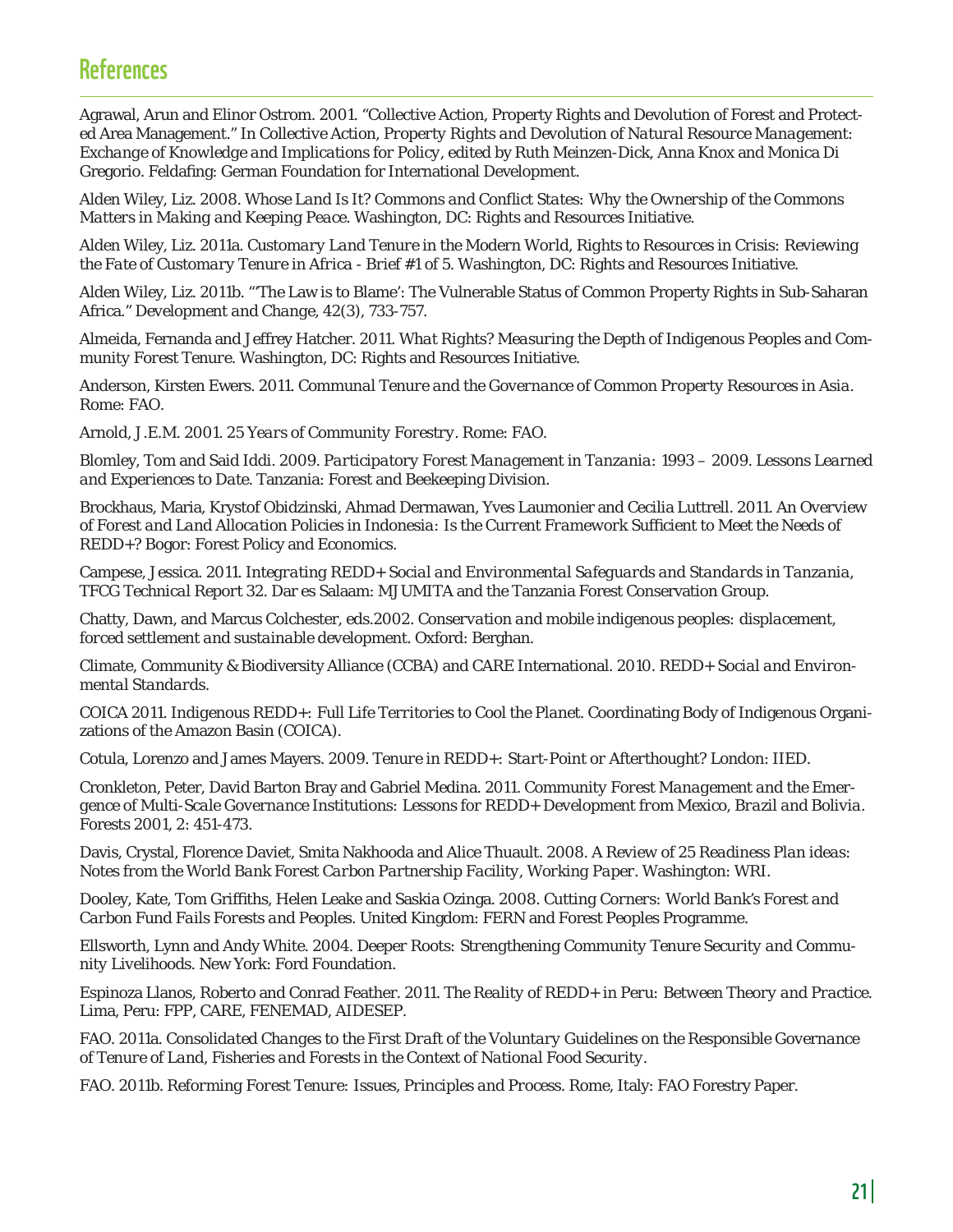FCPF. 2010. *Harvesting Knowledge on REDD-plus: Early Lessons from the FCPF Initiative and Beyond*. Washington, DC: FCPF Working Paper.

FCPF. 2011. *Readiness Preparation Proposal (R-PP), Version 6 Working Draft*.

FCPF and UN-REDD+. 2012. *Guidelines on Stakeholder Engagement in REDD+ Readiness: With a Focus on the Participation of Indigenous Peoples and Other Forest-dependent Communities*. (April 20, 2012 version).

Feiring, Birgitte. 2009. *Indigenous and Tribal Peoples Rights in Practice: A Guide to ILO Convention 169*. Geneva: International Labour Organization.

Fitzpatrick, Daniel. 2005. *'Best Practice' Options for the Legal Recognition of Customary Tenure*. Development and Change 36(3).

Fitzpatrick, Daniel and McWilliam, Andrew. 'Waiting for Law: Land Custom and Legal Regulation in Timor-Leste', *Development Bulletin*, 68.

Freudenberger, Mark S., John Bruce, Beatrice Mawalma, Paul de Witt and Karol Boudreaux. 2011. *The Future of Customary Tenure: Options for Policy Makers*. In USAID issue brief: USAID.

Forest Monitor. 2010. *Developing Community Forestry in the Democratic Republic of Congo*. Cambridge: Forest Monitor.

Galudra G, Sirait M, Pasya G, Fay C, Suyanto, van Noordwijk M, and Pradhan U. 2010. RaTA: *A Rapid Land Tenure Assessment Manual for Identifying the Nature of Land Tenure Conflicts. Bogor, Indonesia. World Agroforestry* Centre.

Griffiths, Tom. 2009. *Seeing REDD+: Forests, Climate Mitigation and the Rights of Indigenous Peoples and Local Communities*. United Kingdom: Forest Peoples Program.

Hatcher, Jeffrey. 2009. Securing Tenure Rights and Reducing Emissions from Deforestation and Degradation (REDD+): Costs and Lessons Learned. *Social Development Working Papers*. Washington, DC: World Bank.

Hatcher, Jeffrey and Luke Bailey. 2011. *Tropical Forest Tenure Assessment: Trends, Challenges, Opportunities*. Washington, DC: ITTO and RRI.

Heil, Nora. 2010. *Possible Implications of REDD+ on Land and Forest Tenure – Exemplified by the Indonesia Case*.

IFPRI. 2004. *Collective Action and Property Rights for Sustainable Development*. International Food Policy Research Institute.

International Labour Organisation. 1989. *Convention 169 Concerning Indigenous and Tribal Peoples in Independent Countries*. Geneva: ILO.

Knight, Rachel. 2010. *Statutory Recognition of Customary Land Rights in Africa: An Investigation into Best Practices for Lawmaking and Implementation*. Rome: Development Law Service, FAO Legal Office.

Larson, Anne. 2010. "Forest tenure reform in the age of climate change: Lessons for REDD+." Global Environmental Change 21:540 - 549.

Larson, Anne M., Peter Cronkleton, Deborah Barry and Pablo Pacheco. 2009. Tenure Rights and Beyond: Community Access to Forest Resources in Latin America. *Occasional Paper no. 50*. Bogor, Indonesia: CIFOR.

Lawry, Steven, McLain, R., Swallow, B., Biedenwerg, K., and M. Sommerville. 2011. *Devolution of Forest Rights and Sustainable Forest Management*. Property Rights and Resource Governance Project (PRRGP). Washington D.C.: USAID.

Lindsay, Jonathan. 1998. *Creating a Legal Framework for Community-based Management: Principles and Dilemmas*. Rome: FAO.

Moss, Nicholas and Ruth Nussbaum. 2011. *A Review of Three REDD+ Safeguard Initiatives*. Washington D.C.: FCPF.

Meinzen-Dick, Ruth Suseela and Monica Di Gregorio (Eds.). 2004. *Collective Action and Property Rights for Sustainable Development*. Washington, DC: IFPRI.

Norton Rose LLP. 2010. *Forest Carbon Rights in REDD+ Countries: A Snapshot of Africa*.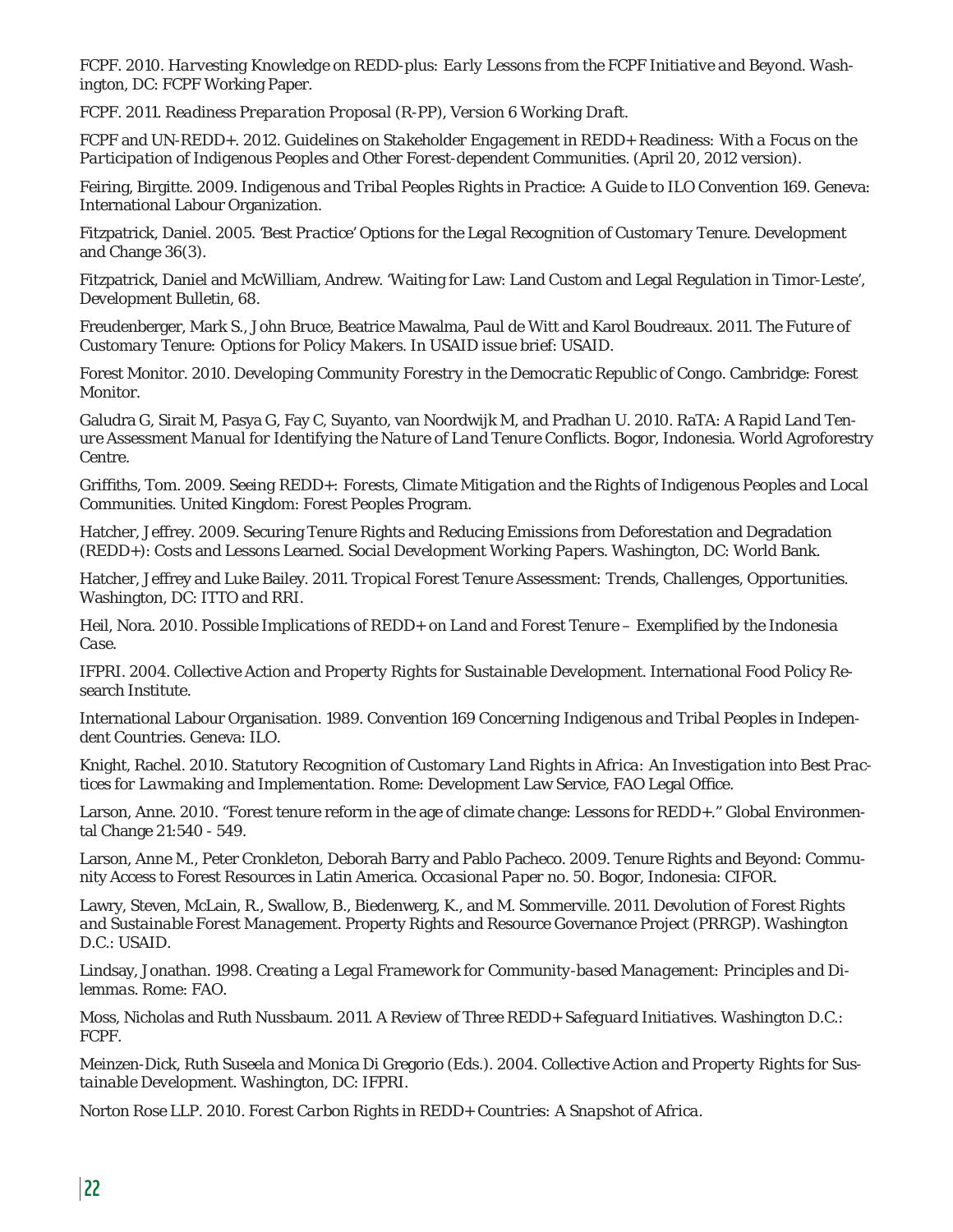Organization of the American States. 2003. Meeting of the Working Group on the Fifth Section of the Draft American Declaration on the Rights of Indigenous Peoples, with Special Emphasis on "Traditional Forms of Ownership and Cultural Survival, Right to Land and Territories." Washington, DC.

Oxfam America and CARE USA 2008. *Rights-based Approaches: Learning Project*. Oxfam Publishing.

REDD-Net. 2011. "Carbon Rights and REDD+." REDD-Net Bulletin(3).

REDD+ SES 2010. *REDD+ Social and Environmental Standards v1.* 

Roldan Ortega, Roque. 2004. Models for Recognizing Indigenous Land Rights in Latin America. Washington, DC: The World Bank Environment Department.

RRI. 2008. *Seeing People Through the Trees: Scaling Up Efforts to Advance Rights and Address Poverty, Conflict and Climate Change*. Washington D.C.: Rights and Resources Initiative.

RRI. 2011. *The State Of Forest Tenure Today: The Struggle to Realize, and Keep, Rights*. Washington, DC: Rights and Resources Initiative.

RRI 2012. *Respecting Rights, Securing Development: Forest Tenure Reform since Rio 1992*. Washington, DC: Rights and Resources Initiative.

RRI and ITTO. 2009. *Who Owns The Forests Of Africa? An Introduction to the Forest Tenure Transition in Africa, 2002-2008*.

Safitri et al 2011. Menuju Kepastian dan Keadilan Tenurial. Jakarta.

Schlager, Edella and Elinor Ostrom. 1992. Property-Rights Regimes and Natural Resources: A Conceptual Analysis. *Land Economics*, 68(3).

Sommerville, Matt. 2011. *Land Tenure And REDD+: Risk To Property Rights And Opportunities For Economic Growth*. Property Rights and Resource Governance Briefing Paper #11. Washington D.C.: USAID.

Springer, Jenny and Janis Alcorn. 2007. *Strengthening WWF Partnerships with Indigenous Peoples and Local Communities*. Washington, DC: WWF.

Springer, Jenny and Jessica Campese 2011. *Human Rights and Conservation: Key Issues and Contexts*. Conservation Initiative on Human Rights.

Sunderlin, William, Jeffrey Hatcher and Megan Liddle. 2008. *From Exclusion To Ownership? Challenges And Opportunities In Advancing Forest Tenure Reform*. Washington D.C.: Rights and Resources Initiative.

Sunderlin, William, Anne Larson and Peter Cronkleton. 2009. *Forest Tenure Rights And REDD+: From Inertia to Policy Solutions*. In Realizing REDD +: National Strategy and Policy Options, ed. Arild Angelsen. Bogor: CIFOR.

Tacconi, Lucca, Mahanty, Sango, and Helen Suich. 2009. *Assessing the Livelihood Impacts of Payments for Environmental Services: Implications for Avoided Deforestation*. Buenos Aires: CFM 2009.

Takacs, David. 2009. *Forest Carbon: Law + Property Rights*. Conservation International.

United Nations Conference on Environment and Development. 1992. Agenda 21. Rio de Janeiro: The United Nations Program of Action from Rio.

United Nations Framework Convention on Climate Change. 2010. *Cancun Agreements*. Cancun: UN.

United Nations. 1992. Convention on Biological Diversity. Rio de Janeiro: UN.

United Nations. 2007. United Nations Declaration on the Rights of Indigenous Peoples. New York City: UN.

USAID. 2011. *Institutional Mechanisms For Sharing REDD+ Benefits*. Property Rights and Resource Governance Project (PRRGP). Washington D.C.: USAID.

Vhugen, Darryl, Jonathan Miner and Soledad Aguilar. 2011. *REDD + and Carbon Rights*. Property Rights and Resource Governance Project (PRRGP). Washington D.C.: USAID.

World Bank. 2010. *Principles for Responsible Agricultural Investment that Respects Rights, Livelihoods And Resources. A discussion note prepared by FAO, IFAD, UNCTAD and the World Bank Group to contribute to an ongoing global dialogue*. Washington D.C.